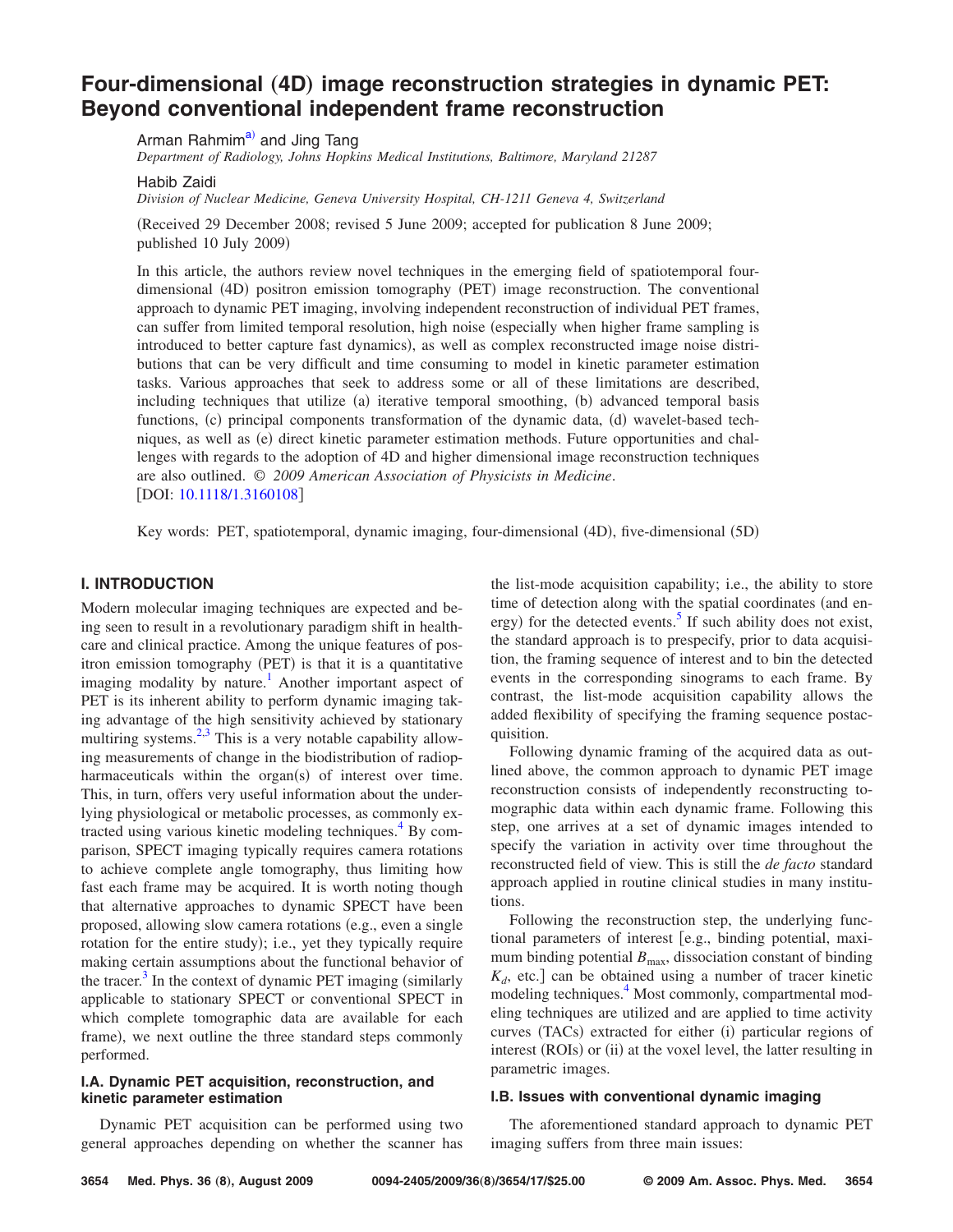- $(i)$ The independent reconstruction of each of the (typically) many frames of the data can result in very noisy images.
- $(ii)$  Conventional dynamic PET reconstruction incorporates only the data from within each frame (and not any other) to arrive at the image for that frame, imposing a limitation on the temporal resolution of the scanner and its ability to capture the dynamics. While increasingly higher temporal framing may be utilized, this will, in turn, result in even higher noise levels these two issues may thus be expressed in terms of a noise vs. temporal resolution trade-off).
- (iii) Accurate application of tracer kinetic modeling requires knowledge and modeling of the noise distribution present in the reconstructed dynamic images (how noisy individual voxels are and how they correlate with other voxels), which can be extremely difficult and time consuming to perform. $6,7$  $6,7$  As a result, very commonly, the presence of space-variant noise variance and intervoxel correlations are simply ignored in kinetic parameter estimation.

In this review, we refer to the field encompassing techniques that attempt to address one or more of the aforementioned three issues as spatiotemporal four-dimensional (4D) PET image reconstruction. A wide range of methods have been proposed in literature to this end, $8-10$  and they all agree in that they do *not* independently reconstruct individual dynamic frames, and these methods aim to outperform conventional dynamic PET [e.g., in terms of precision (noise) vs accuracy (bias) trade-offs].

We have identified and elaborated upon five categories of strategies that can be classified as 4D PET image reconstruction: These are techniques that utilize (a) iterative temporal smoothing, (b) advanced temporal basis functions, (c) principal components transformation of the dynamic data, (d) wavelet-based techniques, and (e) direct kinetic parameter estimation methods. Each of these categories is presented in Secs. II–VI, respectively. For further clarity, a more concise summary of these techniques, along with their advantages, drawbacks/limitations, as well as outstanding issues to investigate, has been presented in Table [I.](#page-2-0) A number of future opportunities and challenges in the field of multidimensional (4D and higher) image reconstruction have been outlined in Sec. VII, followed by concluding remarks in Sec. VIII. Before moving on to the review section, we wish to make the following two observations.

# *I.B.1. Relation with motion-compensation techniques*

We wish to note that dynamic imaging and motioncompensated imaging methods overlap in the sense that they both deal with varying activity distributions over time. Yet one must note that the underlying bases of the two are different and need to be distinguished from one another; for the latter, for instance, some types of motion (and thus certain changes in voxel intensity) are physically/anatomically im-

possible. As such, this review focuses on dynamic imaging, while techniques to model and incorporate motion have been reviewed elsewhere (e.g., Rahmim *et al.*<sup>[52](#page-15-0)</sup>). On a related note, we believe that techniques, which attempt to apply general 4D PET image reconstruction methods to motion compensation (e.g., Grotus *et al.*<sup>[53](#page-15-1)</sup> and Verhaeghe *et al.*<sup>[54](#page-15-2)</sup>), remain to be further validated to ensure that the estimated motion vector fields are physically allowed.

### *I.B.2. List-mode vs histogram-mode 4D PET image reconstruction*

It is worth emphasizing that list-mode acquisition is distinct from list-mode reconstruction; the former (increasingly employed in current PET scanners) is only a prerequisite for the latter. The initial and primary motivation behind listmode image reconstruction was to provide a fast and accurate technique given the fact that increasingly less counts per histogram bin are being produced by PET scanners: This can be due to increasing lines of response for modern PET scanners, time-of-flight PET, or dynamic PET with increasingly short frames, any or a combination of which can result in counts per histogram bin to approach the order of unity and even (much) less.<sup>2,[55](#page-15-3)[–60](#page-15-4)</sup> As a result, it may be more efficient to process individual events, as opposed to histogram bins. Furthermore, in the context of motion compensation, direct list-mode image reconstruction can be more feasible and advantageous.<sup>6</sup>

In dynamic PET, list-mode reconstruction may introduce an additional benefit. As 4D image reconstruction techniques move beyond independent frame reconstruction of data, having access to time of acquisition information for events can be valuable. The basic idea, put simply, is that an event detected toward the end of a particular frame has more information to convey about subsequent frames than an event detected earlier, whereas this information is not available in histogram-mode acquisition (see Sec. III B).

#### **II. ITERATIVE TEMPORAL SMOOTHING**

### **II.A. A common approach**

A common approach in this direction has been to impose temporal voxel smoothing within the reconstruction task. This has been implemented via:

- $(i)$ Interiteration temporal smoothing<sup>11</sup> in which highfrequency noise filtering is performed after every iteration of the reconstruction algorithm, with the assumption of similarity between nearby frames.
- $(ii)$ ) Maximum *a posteriori* probability (MAP) image reconstruction: In the standard framework, MAP-based methods seek to minimize variations between spatial neighboring voxels. This is also referred to as the Bayesian method (originally derived from a simple application of Bayes' rule to image reconstruction). It is also, sometimes, referred to as penalized likelihood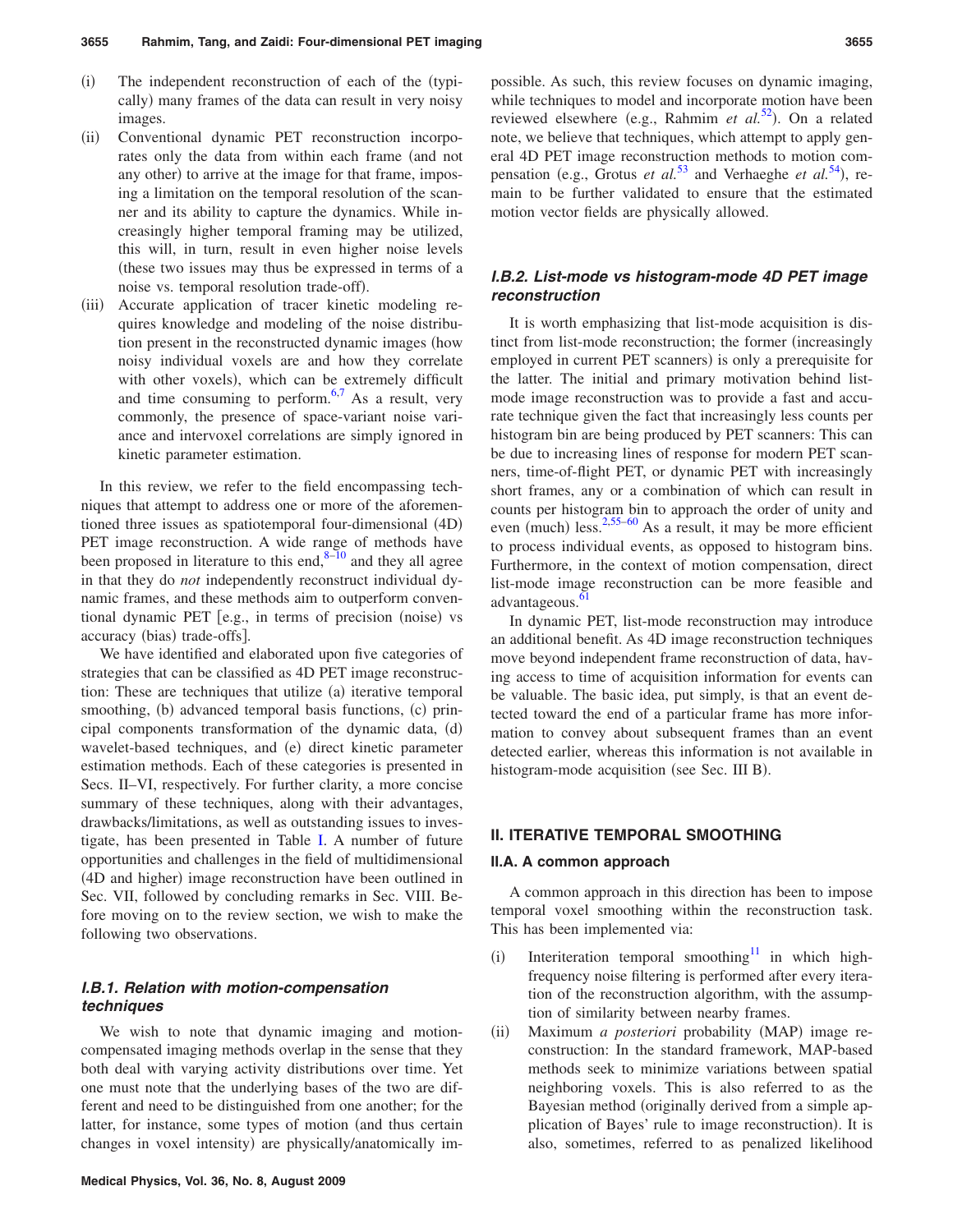Category Technique Specific approach Key advantages Drawbacks/limitations Issues to investigate Iterative temporal smoothing  $(Sec. II)$ Common approach (A)  $(Refs. 11 and 12)$  $(Refs. 11 and 12)$  $(Refs. 11 and 12)$  $(Refs. 11 and 12)$  $(Refs. 11 and 12)$ Imposing smoothing between temporally neighboring voxels within the reconstruction task Some improvements in noise performance *Ad hoc* assumption that temporally neighboring voxels have similar intensities Conditions for convergence Model-based temporal smoothing (B) (Refs.  $13$  and  $14$ ) Fitting of intermediately generated TACs by a kinetic model as a noise reduction technique. Noise reduction of iterative images is based on models reflecting underlying dynamic mechanism. Application of kinetic model to images that have not converged yet may result in overall divergence How early in the iterative task can this model-based smoothing be safely imposed? How strongly? Use of advanced temporal basis functions (Sec. III) Model-based basis functions (A) Ref. [15](#page-14-13) Temporal sampling of the data using task-based, model-driven, theoretical curves Temporal basis functions utilized are physiologically relevant and meaningful. Requiring in advance knowledge and modeling of the particular task of interest Optimization techniques for the selection of number and distribution of basis functions Interpolating basis function (B)  $(Refs. 16-18)$  $(Refs. 16-18)$  $(Refs. 16-18)$ Temporal sampling of the data using compact and efficient (e.g., B-spline) basis functions Can be utilized if no prior knowledge of kinetic model is available Shapes of temporal basis functions not adapted to the particular task or data of interest Does nonuniform temporal sampling notably improve image reconstruction? Robust optimization of nonuniform sampling schemes Data-driven temporal basis functions (C) (Refs. [19](#page-14-16)[–21](#page-14-17)) Temporal basis functions are generated for each particular study, either based on analytic decomposition of initially reconstructed dynamic images, or estimated jointly with the images The basis functions are tailored specifically to each data set and are not determined *a priori*. They can even be adaptively redefined (C-2). Basis functions may contain negative values (SVD method). Stability and convergence issues (inter-reconstruction method) In practice, do these basis functions outperform other nondata-driven basis functions? Transformation of

<span id="page-2-0"></span>TABLE I. Outlined strategies for spatiotemporal 4D PET image reconstruction. Representative references directly discussing each strategy are also mentioned. Other references related to aspects of the strategies are mentioned in the text.

Principal component transformation of dynamic data  $(Sec$  IV) (Refs. [22](#page-14-18) and [23](#page-14-15))

dynamic PET data sets into the principal components domain, followed by independent reconstructions Decorrelation of transformed dynamic data sets, thus allowing fast yet accurate reconstructions. Natural noise reduction by discarding high-order principal components (reduction in dimensionality).

Only shown to be applicable under the Gaussian likelihood function for the measured data

Number of principal components to utilize may be highly task-based: Need for optimization.

image reconstruction. This approach can be extended to a 4D MAP algorithm (e.g., see Ref.  $12$ ) in which one uses a summation of spatial and temporal potential functions in order to encourage smoothing between neighboring voxels in both the spatial and temporal domains.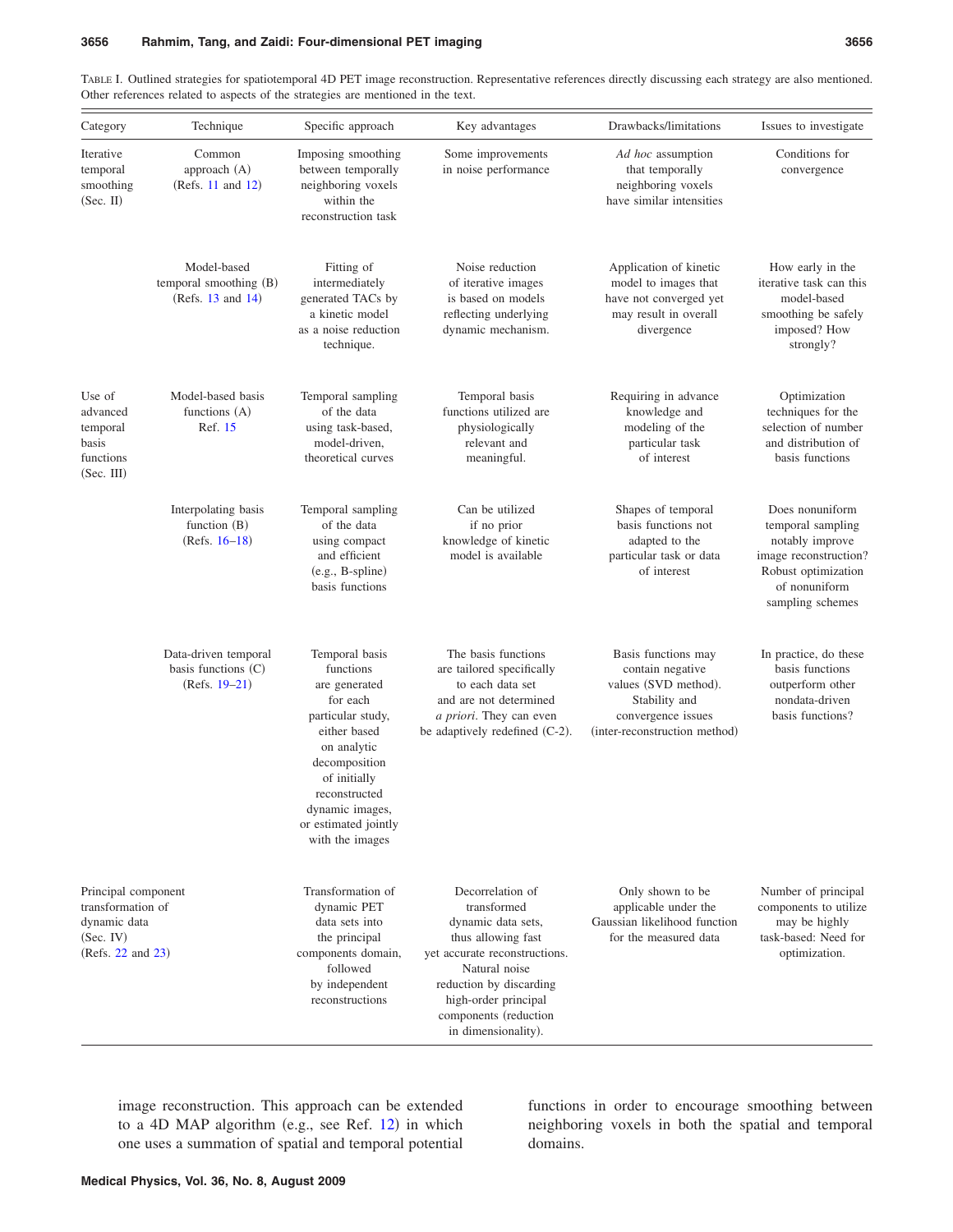| Category                                                    | Technique                                                                           | Specific approach                                                                                                                                                                                                | Key advantages                                                                                                                                                                                                                 | Drawbacks/limitations                                                                                                                                                                 | Issues to investigate                                                                                                                                                                       |
|-------------------------------------------------------------|-------------------------------------------------------------------------------------|------------------------------------------------------------------------------------------------------------------------------------------------------------------------------------------------------------------|--------------------------------------------------------------------------------------------------------------------------------------------------------------------------------------------------------------------------------|---------------------------------------------------------------------------------------------------------------------------------------------------------------------------------------|---------------------------------------------------------------------------------------------------------------------------------------------------------------------------------------------|
| Wavelet-<br>based<br>techniques<br>(Sec. V)                 | Postprocessing<br>techniques (A)<br>$(Refs. 24-30)$                                 | Application of<br>temporal denoising of<br>dynamic images,<br>or alternatively,<br>performance of<br>kinetic modeling in<br>the wavelet transform<br>domain                                                      | Computationally<br>less demanding,<br>while making<br>use of the inherent<br>ability of wavelets<br>to localize information<br>in the time-frequency<br>domain for noise reduction                                             | As this method<br>is applied post-reconstruction,<br>it does not<br>have the flexibility<br>of performing additional<br>regularization as used<br>in the next technique               | How do<br>post-reconstruction<br>methods compare with<br>reconstruction-based<br>wavelet techniques?                                                                                        |
|                                                             | Reconstruction-based<br>techniques $(B)$<br>Ref. 31                                 | Use of wavelets<br>as temporal<br>basis functions:<br>exponential-spline<br>(E-spline) wavelets<br>assuming activity<br>ruled by<br>a system of<br>differential equations<br>involving compart-<br>mental models | Allowing application<br>of regularization<br>techniques within the<br>wavelet-based<br>reconstruction<br>methods, thus<br>to control noise                                                                                     | Complicated parameter<br>selection for the<br>proposed E-spline<br>wavelets (based<br>on differential models<br>that need to<br>be known <i>a priori</i> )                            | Do wavelets<br>outperform other<br>basis functions as<br>mentioned in Sec. III?                                                                                                             |
| Direct<br>kinetic pa-<br>rameter<br>estimation<br>(Sec. VI) | Generation and<br>reconstruction of<br>parametric sinograms (A)<br>(Refs. 32–38)    | Performing kinetic<br>modeling<br>and fitting in<br>the projection-<br>domain.<br>followed by a single<br>reconstruction                                                                                         | Improved speed<br>performance                                                                                                                                                                                                  | Applicable<br>only to<br>linearized kinetic<br>models                                                                                                                                 | Need for reconstruction<br>algorithms that model<br>nonPoisson nature<br>of parametric<br>sinograms                                                                                         |
|                                                             | Direct estimation<br>from noncombined<br>dynamic data (B)<br>(Refs. 5 and $39-51$ ) | Direct estimation<br>of the parametric<br>image itself,<br>by relating it to<br>the measured data                                                                                                                | Straightforward<br>data-space noise<br>modeling for<br>parameter estimation,<br>as it removes<br>the need to model<br>complex reconstructed<br>image noise distributions.<br>Convergent EM<br>algorithms for<br>linear models. | Kinetic model<br>has to be<br>applicable throughout<br>the image. A nonlinear<br>estimation problem<br>for nonlinear<br>kinetic models,<br>which can be<br>computationally expensive. | Conditions for<br>convergence of<br>nonlinear kinetic<br>models. Stability issues<br>for nonlinear kinetic<br>models with<br>increasingly unknown<br>kinetic parameters<br>to be estimated. |

Application of these approaches to dynamic PET (or SPECT) imaging has been shown to improve the noise performance of the reconstruction algorithms; nevertheless, they are *ad hoc* in the sense that they assume *a priori* that voxels in neighboring temporal frames have close values, and as such are bound to perform poorly for frames with fast dynamics. It must be noted that the application of such methods in the context of motion compensation, as reviewed in Ref. [52,](#page-15-0) is better conditioned since one can incorporate the extracted motion information within the 4D smoothing  $task^{62-64}$  $task^{62-64}$  $task^{62-64}$  and not simply assume that each voxel has nearly constant values in nearby frames. In the rest of this paper, we describe techniques that attempt to more accurately model the underlying dynamic mechanism within the 4D image reconstruction task.

### **II.B. Model-based temporal smoothing**

Instead of encouraging temporally adjacent voxels to have similar values, it makes more sense to encourage them to have intensity values along a kinetic fitted curve, as first investigated by Kadrmas and Gullberg<sup>13</sup> within the MAP framework. Thus, this approach effectively performs temporal smoothing of the intermediate images based on a parametric kinetic model. The extreme special case of this method, investigated by Reader *et al.*,<sup>[14](#page-14-12)</sup> would simply replace the intermediate image estimates by the corresponding intensities found by fitting at each iteration. An example re-sult from this kind of algorithm is shown in Fig. [1.](#page-4-0) In general, while this overall approach appears more promising that the previous one (Sec. II A), it is not known to be convergent and, in fact, suffers from the potential problem that a specific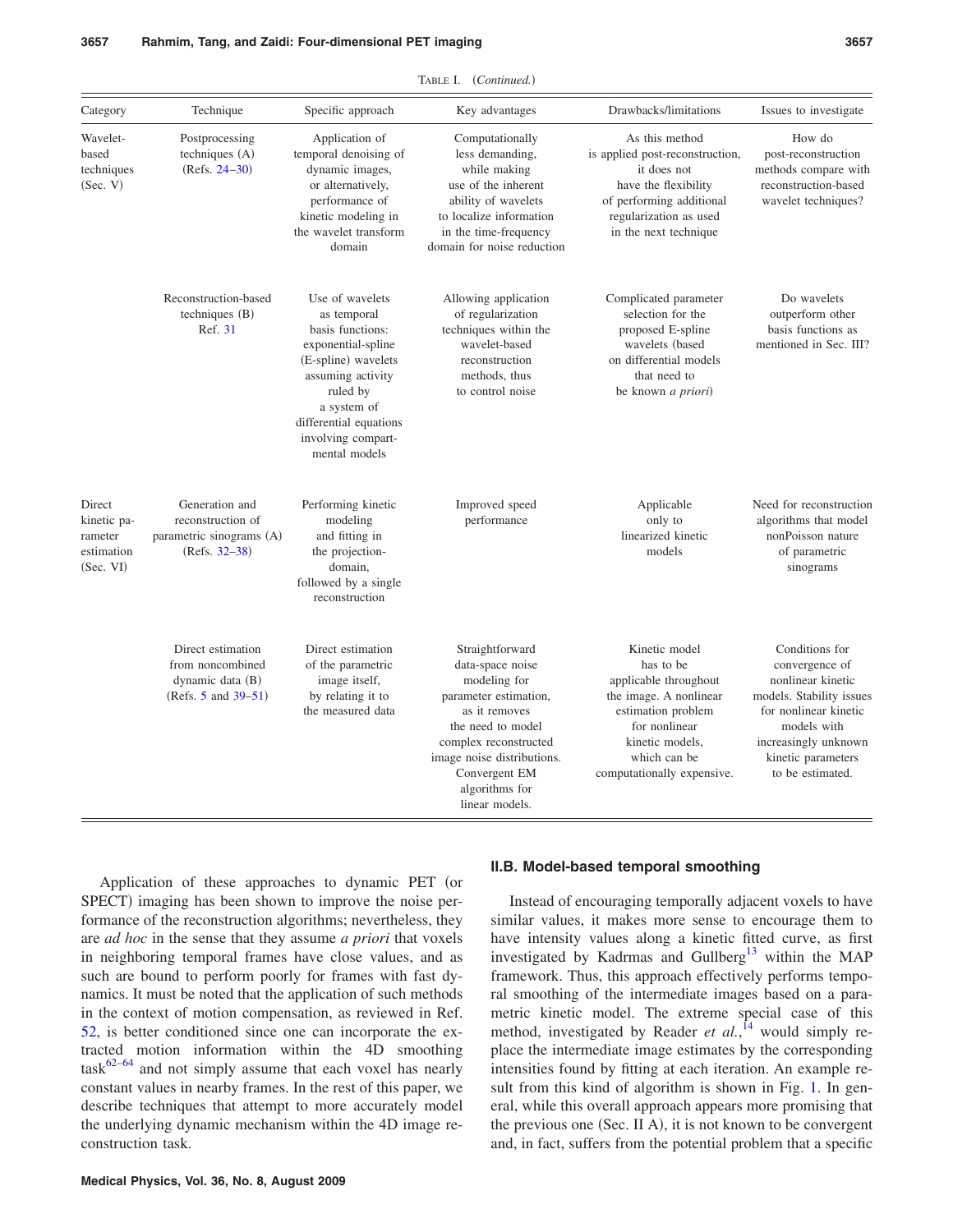<span id="page-4-0"></span>

FIG. 1. Impact of 4D PET reconstruction for one 5 min frame of a 60 min [<sup>11</sup>C]-flumazenil study acquired on the brain dedicated high resolution research tomograph. Shown is a sagittal slice reconstructed using an EM algorithm based only on the line-integral model (left); the same slice reconstructed with list-mode EM including a resolution model with the lineintegral model (middle); and the same slice reconstructed using a 4D method (right)—which is able to benefit from all 60 min of data without compromising temporal resolution (although this is, of course, dependent on the type of temporal basis functions chosen or estimated). Reprinted with permission from Ref. [9.](#page-14-25)

kinetic model applied to intermediate image intensities that have not yet converged does not necessarily perform well, and thus does not necessarily result in improved algorithmic performance. It remains to investigate how early in the iterative reconstruction, and how strongly, this model-based temporal smoothing can be applied while warranting real or effective convergence in the overall algorithm.

# **III. USE OF SMOOTH TEMPORAL BASIS FUNCTIONS**

As mentioned in Sec. I A above, conventional dynamic PET imaging methods specify framing sequences within which the data are independently reconstructed. This can be thought of as using the simplest possible temporal basis function, namely, the rectangular pulse, in the reconstruction task such that the data acquired in a particular frame do not contribute at all to other temporal frames. That is, reconstruction of independent time frames ignores temporal correlations.

An alternative approach would then aim at using other smooth temporal basis functions in order to improve the quality of images by better relating the data measured in different (especially adjacent) frames. The use of temporally extensive basis functions allows each time point in the timeseries reconstruction to draw from more, if not all, of the acquired data. $\frac{9}{2}$  Let us consider *N* temporal basis functions where  $B_k(t)$  is used to denote the *k*th basis function  $(k$  $=1, \ldots, N$ ). Then, the dynamic image set can be represented as

<span id="page-4-1"></span>
$$
\lambda_j(t) = \sum_{k=1}^N w_{jk} B_k(t),\tag{1}
$$

where  $\lambda_j(t)$  represents the image intensity at location *j* at time *t*, and  $w_{ik}$  is the coefficient of the *k*th basis function at location *j*. In this context, the reconstruction task becomes to estimate the coefficients of the basis functions.

Various related approaches have been studied in literature, which we classify below in terms of how the basis functions are defined: Namely, whether they are (i) model based, (ii) interpolating, or (iii) data driven, as we discuss next.

### **III.A. Model-based basis functions**

It makes sense to consider basis functions extended temporally in accordance with some physiologically meaningful dynamic models describing how activity distribution varies over time. Meikle *et al.*<sup>[15](#page-14-13)</sup> used the approach of spectral analysis in which the basis functions were modeled as exponential functions of varying widths convolved with the arterial input function  $q(t)$ , as initially proposed in Ref. [5,](#page-14-4)

$$
B_k(t) = q(t) \otimes \exp(-\beta_k t). \tag{2}
$$

In this technique, the  $\beta$  values were fixed and chosen to cover the spectrum of the expected kinetic behavior (for the particular biological imaging task). The authors then used the expectation-maximization (EM) technique to estimate the *w* coefficients  $[Eq. (1)]$  $[Eq. (1)]$  $[Eq. (1)]$  of the basis functions from the data. This overall approach is somewhat specific to the imaging task of interest (range of  $\beta$  values need to be determined in advance); however, it can be applied to a wide range of radiotracers since spectral analysis has the advantage of not preselecting a particular compartment model for the radiotracer kinetics.<sup>65</sup>

In the context of planar gamma camera imaging (no reconstruction involved), Nijran and Barber<sup>66</sup> proposed to generate a large range of model-based theoretical curves from a particular tracer kinetic model and then use principal component analysis (PCA) as applied to the covariance matrix between the generated curves to generate the most significant principal components, best representative of the data. This is because PCA is designed to generate vectors with maximized variations between them, such that only a small number of these principal components suffice for an adequate description of time variations at any voxel (also achieving noise reduction). A relevant extension of this approach to 4D PET, not explored in literature to our knowledge, would be to use such generated principal components as temporal basis functions in the reconstruction tasks as applied to dynamic PET data. The aforementioned model-based techniques have the advantage of utilizing physiologically indicative basis functions. At the same time, they are limited in that they require in advance knowledge on the range of modeling parameters to be used in the generation of the basis function. Section IV discusses an alternative 4D approach also making use of the principle component technique, but this time to transform the dynamic data itself prior to reconstruction.

#### **III.B. Interpolating basis functions**

In cases where the particular kinetic model is not known in advance, or is not accurately characterized, it is more desirable to consider temporal basis functions that are model independent. Interpolating basis functions fit this criterion. The original motivation for their increasing use in the recon-struction tasks<sup>16–[18,](#page-14-15)[67](#page-15-11)</sup> can be seen by the following simple observation: The assumption that activity is constant within each dynamic frame, as used in conventional reconstruction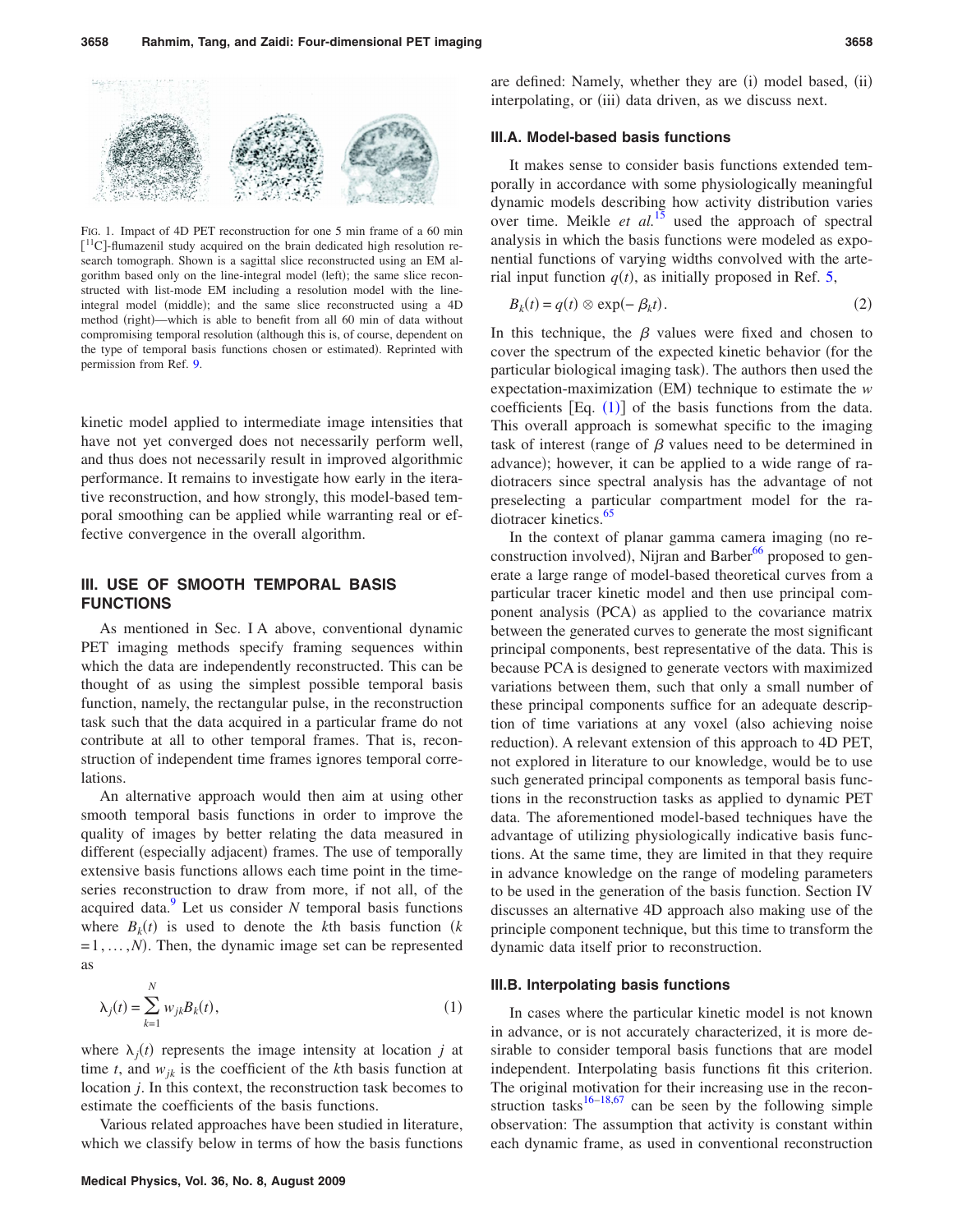<span id="page-5-0"></span>

FIG. 2. B-spline basis functions of increasing orders  $(n=0-3)$ .

techniques (see Sec. I A), is essentially equivalent to performing nearest-neighbor interpolation when considering a detected event; i.e., using a very simple rectangular pulse temporal basis function so that each event only contributes to the dynamic frame in which it is detected.

Alternatively, one may consider utilizing interpolating basis functions to better sample the temporal variation in activity in each voxel. In fact, such an approach is commonly employed in the spatial domain: (i) In image representation, where relatively smooth basis functions are used to more accurately represent spatial activity distribution compared to using voxels (e.g., spherically symmetric "blob" basis functions<sup>68[,69](#page-15-13)</sup> or "natural pixels"<sup>70[–72](#page-15-15)</sup> were considered), and (ii) in forward-/back-projection operations where more advanced interpolation techniques are utilized to improve images obtained compared to merely using nearest-neighbor interpolations.

A similar logic applies to the temporal domain where it makes very good sense to consider more sophisticated temporal basis functions so as to move beyond the commonly

**Medical Physics, Vol. 36, No. 8, August 2009**

used nearest-neighbor temporal interpolation scheme. In this regard, of very considerable potential and use have been the B-spline basis functions.<sup>73[–75](#page-15-17)</sup> These functions are very easily obtained by convolutions of the rectangular pulse function, as depicted in Fig. [2.](#page-5-0) Thus the zeroth-order B-spline function is the rectangular function itself, corresponding to the nearest-neighbor interpolation, while the first-order function is the triangular function that is used for linear interpolation, and increasing orders correspond to higher degrees of interpolation.

B-spline basis functions have been shown to have very favorable properties including being compact (thus efficient to implement) while minimizing errors (i.e., they fast approach the ideal interpolating function with few increasing orders). In fact, nowadays it is the third-order cubic B-spline function that is most commonly used to sample the spatial or temporal domain as it has very favorable efficiency/accuracy properties. This is in contrast to the ideal sinc function interpolator, which is exact but does not have finite support and thus cannot be sampled efficiently.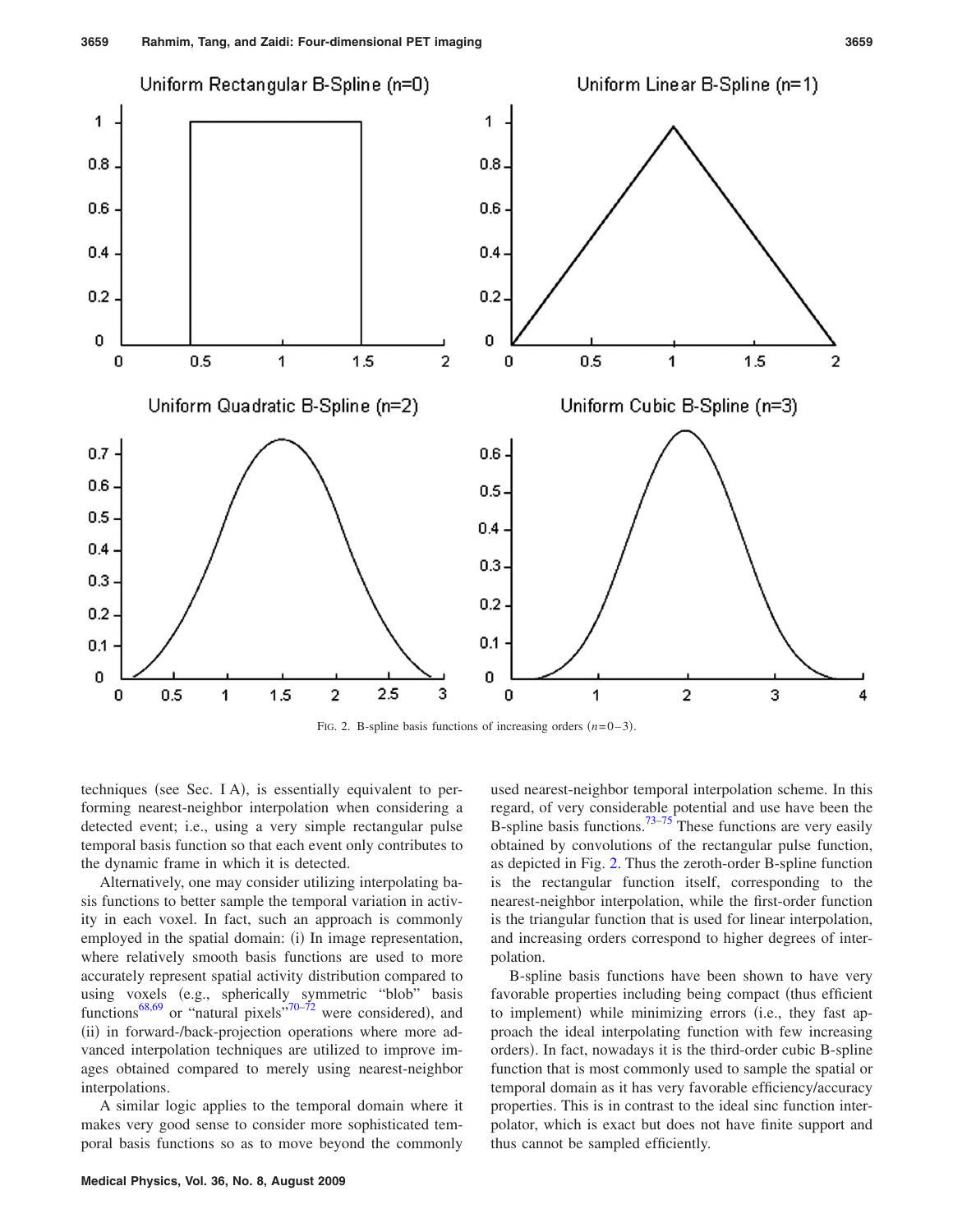In this context, a number of different reconstruction algorithms that aim to estimate the  $w$  coefficients in Eq.  $(1)$  $(1)$  $(1)$  have been proposed by a number of researchers and directly ap-plied to list-mode<sup>16,[17](#page-14-26)</sup> or histogrammed data.<sup>18</sup> They have been shown to result in kinetic parameter estimates with improved precision vs accuracy trade-offs compared to conventional dynamic PET image reconstruction. Furthermore, these reconstruction algorithms were designed and shown to be convergent.

It is worth noting that (as also mentioned in Sec. I B 2) application of list-mode 4D image reconstruction is expected to be in advantage over the histogram-mode counterpart. This is because it can be presumed that compared to events measured at the beginning of a frame *m*, the data measured toward the end of that particular frame contain more information about the basis function coefficient for the next frame  $(m+1)$ , and that by performing histogramming, this additional information is lost. By contrast, direct list-mode reconstruction maintains this information in the reconstruction task. Nonetheless, conclusive databased evidence of the listmode 4D reconstruction technique outperforming the histogram-mode method remains to be demonstrated.

It must be noted that in the aforementioned works, the authors considered the use of nonuniform basis functions since early changes in concentration are typically much greater than those observed later in the study, and thus it makes sense to sample the temporal domain nonuniformly. This problem may also be thought of as finding the basis functions whose span covers the true TACs (a general problem for TAC estimation, regardless of the issue of image reconstruction), while suggesting the use of adaptive basis function sampling techniques. $18$  Robust optimization of such nonuniform sampling remains to be fully studied, especially using analytic methods.

#### **III.C. Data-driven temporal basis functions**

In the aforementioned general approach, the shapes of the temporal basis functions are determined *a priori* independent of the particular study (though the nonuniform sampling scheme, if performed at all, is often dependent on the study). An alternative is to instead use methods that determine the shapes of the basis functions in a data-driven sense. Below we describe two such approaches used in literature for the task addressed in this paper.

# *III.C.1. Basis functions derived by analytic decomposition of dynamic images*

Matthews *et al.*<sup>[19](#page-14-16)</sup> used singular value decomposition (SVD), as applied to dynamic PET images initially obtained using conventional reconstruction, in order to arrive at a set of useful temporal basis functions to be used in subsequent 4D image reconstruction the EM formalism was used in this work to estimate the  $w$  coefficients in Eq.  $(1)$  $(1)$  $(1)$ ]. The SVD technique has the advantage that in practice many of the singular values are insignificant when compared to the other dominant singular values, thus requiring only a subset to be used in the estimation task. Overall, this technique does not

**Medical Physics, Vol. 36, No. 8, August 2009**

assume a kinetic model at all and based its results on a set of dynamic images initially obtained via standard reconstruction. A complication with this technique is that the resulting basis functions may contain negative values.

It is natural to impose positivity constraints in PET imaging given the known problems of negative artifacts in PET. Iterative reconstruction methods often use a positivity constraint and thus are automatically tuned to be non-negative. Given the count-limited nature of the acquired data in dynamic imaging, there are advantages in considering basis functions which are nonorthogonal and which overlap in spacetime.<sup>9</sup> It should be noted that the positivity constraint in static PET imaging is a much more difficult constraint in dynamic PET imaging characterized by the acquisition of low count studies. This is particularly true when basis functions that have negative values are used, excluding the case of nonoverlapping rectangular basis functions. The mixture models proposed by O'Sullivan<sup>'</sup> stand for time course data at the voxel level presented in the form of a convex linear combination of a number of principal time activity curves, referred to as sub-TACs, each characterized by its individual spatial distribution. The main difficulty is that positivity constraints on the sub-TACs are not enough to guarantee a sensible physiological interpretation of the sub-TACs.<sup>77</sup> Other approaches to circumvent this limitation, including postprocessing iterative techniques that allow to adjust negative values by cancellation with positive values in a surrounding local neighborhood, have been developed.<sup>78</sup>

Alternatively, a data-driven PCA approach (unlike modelbased approach as discussed in Sec. III A) could also be utilized; i.e., PCA basis functions may be extracted from a preliminary reconstruction of the dynamic data and utilized in a new 4D image reconstruction. The performance of such a PCA approach could be improved by performing kinetic prenormalization to create clearer margins and improved contrast between different regions in the resulting images by reducing the pixel values for regions having the same kinetic behavior as shown in dynamic brain PET images.<sup>79</sup> An example is shown in Fig. [3](#page-7-0) which illustrates the first principal component (PC1) image using  $\left[ {}^{11}C \right]$ -5-hydroxy-*L*-tryptophan (HTP) in a healthy volunteer, compared to images obtained using reconstructions of a static image of a predefined frame, sum images for various combinations of dynamic frames and parametric images obtained using Patlak linear model. The results show an improved image quality and better discrimination between areas with different levels of tracer utilization while retaining a low noise level compared to images generated using other techniques. $80,81$  $80,81$ 

# *III.C.2. Adaptive, inter-reconstruction estimation of basis functions*

An alternative approach has been to perform 4D reconstruction whereby the temporal basis functions themselves are also estimated as part of the reconstruction process, $20$ thus allowing the adaptive redefinitions of the basis functions throughout the reconstruction task.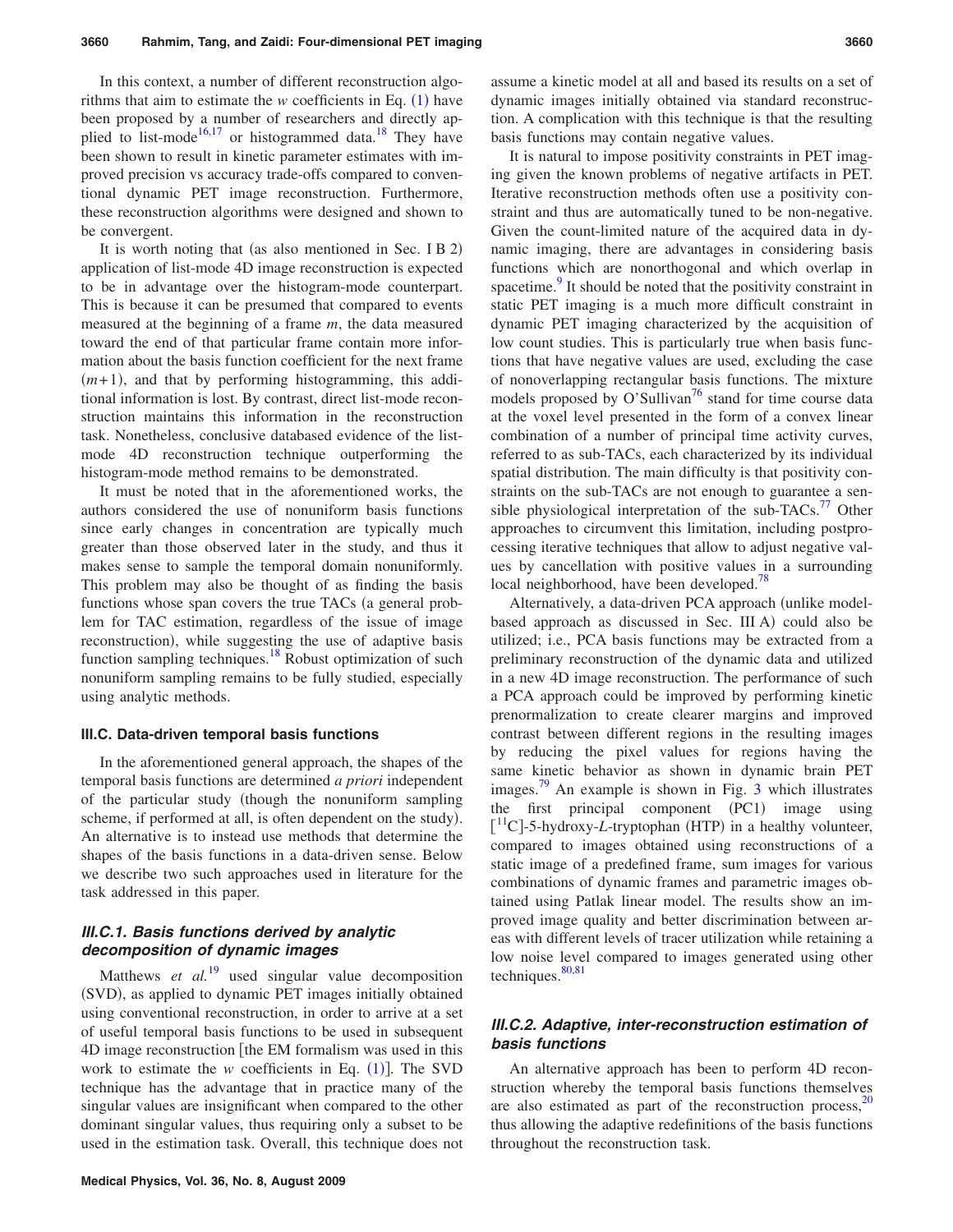<span id="page-7-0"></span>

FIG. 3. Representative slice of a dynamic human brain PET study using HTP in a human volunteer showing results obtained using PCA and other reconstruction modes. The PC1 is compared to reference Patlak linear model applied on input data from 20 to 60 min, sum images (frames 3–21), sum images (frames 16–21), image from frame 21 only, and finally same image from frame 16. Reprinted with permission from Ref. [80.](#page-15-22)

This was implemented using an approach in which one first fixes the temporal basis functions (treating them as known), estimates the corresponding *w* coefficients [see Eq. ([1](#page-4-1))], and then alternates to an estimation algorithm in which the *w* coefficients are held as fixed and known, while the distributions of the temporal basis functions (at various temporal sampling points) are determined. It must be noted that here when temporal basis functions are being estimated (jointly with basis function coefficients), there still needs to be a model for those basis functions—typically as linear combinations of simpler basis functions such as nonoverlapping rectangular functions.

A simultaneous updating procedure, not requiring to prespecify the number of iterations inside each of the above two steps before switching to the other, was also outlined in Ref. [21](#page-14-17) nearly halving the computation time. However, this approach is not convergent and may have some stability issues.

Overall, this technique, though potentially very promising, is not convergent globally. Furthermore it remains to be studied whether the proposed data-driven determination of the basis functions outperforms the previous reconstruction algorithms outlined in Sec. III B.

# **IV. PRINCIPAL COMPONENT TRANSFORMATION OF THE DYNAMIC DATA**

An alternative approach consists of performing principal component transformation, or analysis (PCA), on the dynamic data along the temporal direction. This is also sometimes referred to as the Karhunen-Loève (KL) transform. The term KL, however, is best applied to cases when the true ensemble covariance (and not the estimated sample covari-

ance as is done in PCA) is known. Thus, in the experimental task of PET imaging where the object distribution is not known *a priori*, it makes sense to use the term PCA. PCA is a popular technique for many years in various fields, particularly in geosciences and remote sensing, used to decorrelate multispectral images as used in compression, denoising, and deblurring. It is also one of the most commonly used multivariate analysis tools in brain PET imaging $80-84$  $80-84$  and has been used by a few investigators for the analysis of oncological PET data.<sup>85</sup>

In the context of dynamic imaging, the general idea is that application of PCA to a time series of images allows their decomposition into a number of factor images which are uncorrelated (i.e., with maximized variations between them). Since in practice only few of the factor images are sufficient to adequately describe the underlying dynamics, removal of the negligible factors renders a natural noise reduction technique. Such a denoising approach has been applied in the past to conventional dynamic nuclear medicine imaging e.g., model-based approach described in Ref. [66,](#page-15-10) as reviewed in Sec. III.A.1, and model-independent dynamic sinogram noise reduction work of Kao *et al.*<sup>[86](#page-16-0)</sup>). It must be noted that in the context of TAC extraction and noise reduction, factor analysis techniques other than PCA have also been explored; e.g., see the works by El Fakhri *et al.*[87](#page-16-1) and Su *et al.*<sup>[88](#page-16-2)</sup> for brief reviews and some novel techniques.

In the context of 4D image reconstruction, Wernick *et al.*[22](#page-14-18) made the observation that dynamic image sets in their standard forms are correlated in the temporal direction and thus require 4D reconstruction algorithms that model and incorporate such temporal correlations (various approaches to this were discussed in previous sections). By contrast, the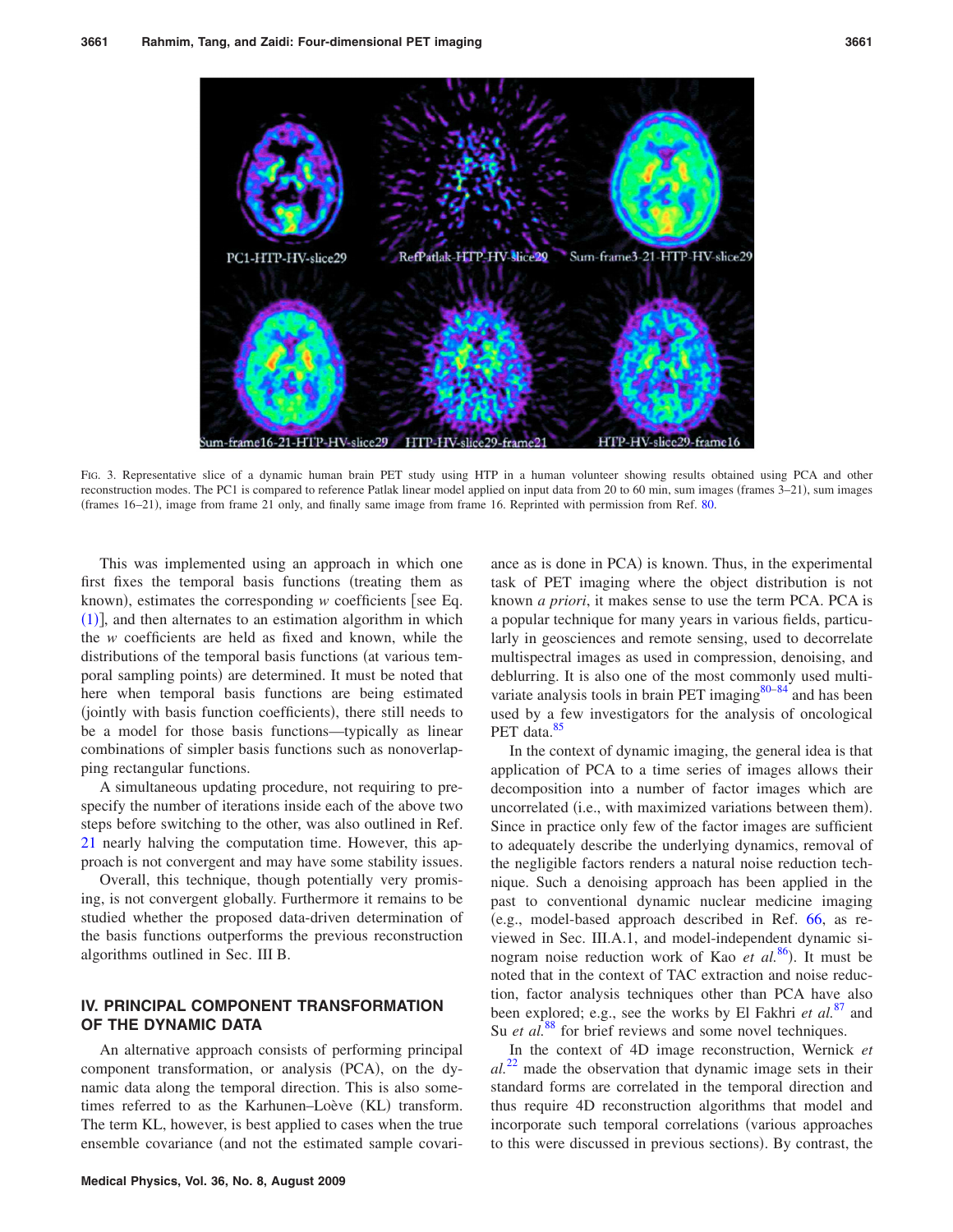<span id="page-8-0"></span>

FIG. 4. Haar wavelet: Mother wavelet and some daughter wavelets.

authors proposed to first transform the standard dynamic datasets using PCA and showed that, with some simplifying assumptions, the resulting dynamic datasets become nearly uncorrelated and thus can be reconstructed independently, resulting in fast yet accurate reconstructions. Furthermore, computational gains could be made by discarding high-order principal components to avoid reconstructing them.

The aforementioned derivations were only made for a weighted least-squares likelihood function (thus a Gaussian likelihood model for the measured data) and not for the Poisson statistic of noncorrected PET data. Furthermore, while a general advantage of the PCA approach is that the dimensionality of any dataset can be potentially reduced, the selection of the number of principle components to utilize can be very case specific and will have to be determined and optimized for each particular task of interest.

We conclude this section by noting that even though the aforementioned approach is originally designed for imaging of motion-free objects, it has been shown to work very well in reconstructing cardiac image sequences as well, $^{23}$  and this is hypothesized<sup>22</sup> to be the case because the principal component model is able to capture the motion information in the form of motion-induced temporal fluctuations of the signal.

# **V. WAVELET-BASED TECHNIQUES**

Wavelets are powerful mathematical tools for analysis of finite, nonperiodic, and/or nonstationary signals. Wavelet transforms (WTs) differ from traditional Fourier transforms by their inherent ability of localizing information in the timefrequency domain. The wavelets are scaled and translated copies (known as "daughter wavelets") of a finite-length or fast-decaying oscillating waveform (known as the "mother wavelet"). As an example, the first known and also the simplest possible wavelet is the Haar wavelet with its mother wavelet function  $\psi(t)$  described as

$$
\psi(t) = \begin{cases}\n1, & 0 \le t < 1/2 \\
-1, & 1/2 \le t < 1 \\
0, & \text{otherwise.} \n\end{cases}
$$
\n(3)

Figure [4](#page-8-0) shows the mother wavelet of Haar wavelet with some of its daughter wavelets.

Wavelets and multiscale methods have been widely applied in PET imaging. They have been applied in PET image analysis tasks such as segmenting image structures in clinical oncology[.89](#page-16-3) In quantitative analysis, multiscale denoising has been applied to postprocess dynamic PET images at the voxel or ROI level. Before their specific application in emission tomographic reconstruction, wavelets were incorporated in solving linear inverse problems, for example, with wavelet-vaguelette<sup>90</sup> and vaguelette-wavelet<sup>91</sup> decompositions, followed by thresholding. Kolaczyk $\frac{92}{2}$  applied the aforementioned wavelet-vaguelette decomposition as well as wavelet shrinkage (WS) (Ref. [93](#page-16-7)) in tomographic image reconstruction of individual frames in the context of the analytic FBP algorithm. Multiscale analysis and regularization was also applied in statistical restoration and reconstruction (also single frame).  $94-97$  $94-97$  WS was used as an interiteration filter in the OSEM reconstruction process to achieve simultaneous edge preservation and noise reduction. $\frac{98}{8}$  As we review next, wavelets have also been applied to spatiotemporal reconstruction of dynamic PET images.

#### **V.A. Wavelet postprocessing in dynamic PET**

In the context of dynamic imaging, the one-dimensional wavelet transform has been applied in designing a timevarying filter to improve the signal-to-noise ratio (SNR) in PET kinetic curves. $24$  A two-dimensional wavelet denoising algorithm was applied by Lin and co-workers<sup>25,[26](#page-14-29)</sup> to each short-axis image plane (of each individual image) independently in order to remove noise in the spatial domain, followed by application of one-dimensional wavelet denoising to the TAC for each ROI so as to also remove noise in the temporal domain.

Turkheimer and co-workers<sup>27[,28](#page-14-31)</sup> and Cselényi *et al.*<sup>[29](#page-14-32)</sup> followed by Arhjoul and Bentourkia,<sup>30</sup> performed kinetic modeling in the wavelet domain. They applied the dyadic wavelet transform (e.g., using James-Stein or Battle-Lemarie filters) to each dynamic frame to produce the correspondent wavelet transform. Kinetic modeling was then applied to wavelet coefficients of the dynamic frames. The motivating idea behind this approach is that wavelet coefficients are (i) sparse, i.e., information is compressed in fewer coefficients of greater magnitude (resulting in effective thresholding to achieve shrinkage and noise reduction, prior to performing the inverse wavelet transform), and (ii) whitening or decorrelation effect between the wavelet coefficient, suggesting more feasible kinetic modeling in the wavelet domain. Arhjoul and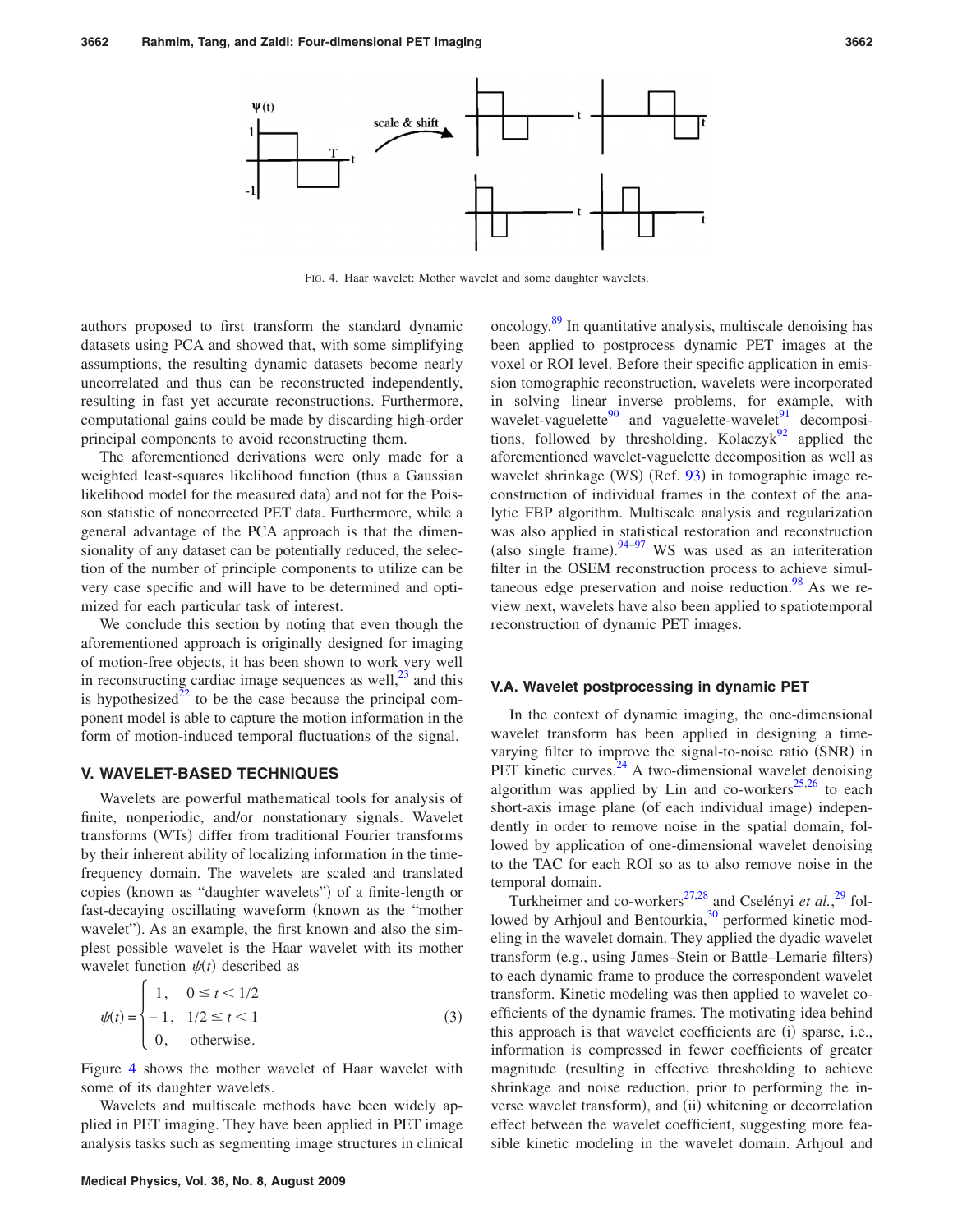<span id="page-9-0"></span>

FIG. 5. Reconstructed brain phantom slices. Middle row are temporal slices. Time and space locations are indicated by the white bars. Upper and lower spatial slices correspond with the upper (early time) and lower (late time) bars in the temporal slice, respectively. Results in the third column give a good compromise between spatial and temporal regularization. Reprinted with permission from Ref. [31.](#page-14-21)

Bentourkia used a similar approach to perform kinetic modeling in the projection space<sup>32</sup> (method of "parametric sinograms"), which is reviewed in Sec. VI A.

### **V.B. Wavelet-based reconstruction**

Although noticeable research has been performed in using tailored temporal basis functions for representing the time activity curves in dynamic PET reconstruction (see Sec. III), Verhaeghe *et al.*<sup>[31](#page-14-21)</sup> pioneered the research in using temporal wavelet basis functions. The L1-norm of the spatiotemporal wavelet coefficients of images served as the regularization term in the cost function to be minimized. Wavelets that were separable in space and time were utilized, with so-called B-spline wavelets in the spatial domain and E-spline wavelets in the temporal domain. The introduction of exponentialspline (E-spline) wavelets in the temporal domain was based on the concept that the activity distribution in the body is ruled by a system of differential equations involving compartmental models.

In a couple of dynamic PET simulations, one with a slice of the NCAT cardiac model and the second with a slice of the Zubal brain model, the regional SNRs from reconstructed noisy images were shown to be higher when temporal E-spline wavelets were applied compared to the case when temporal B-spline wavelets are used. The TACs extracted from a pixel in the left ventricle with wavelet regularization were shown to be closer to the true TAC. The spatiotemporal regularization reconstructed images were also shown to be less noisy than those with no regularization or with temporal regularization only (Fig. [5](#page-9-0)).

<span id="page-9-1"></span>

FIG. 6. Direct kinetic parameter estimation does not perform reconstruction of the individual frames and instead estimates the parametric image collectively and directly from the data.

We end this section by noting that the difference between the postprocessing and reconstruction-based techniques, wherein wavelet transform and shrinkage for localized denoising of time activity is applied following or during the reconstruction task, poses a familiar duality in imaging. It remains to be investigated whether the reconstruction-based approach is able to outperform its counterpart. Parallels for such needed comparison already exist in literature. For instance, in terms of noise reduction for static PET imaging, comparisons of postsmoothed maximum-likelihood (ML) reconstructed images with those obtained by MAP reconstruction in which smoothing is imposed within the reconstruction task have shown that (when requiring uniform spatial resolution) the results are actually not inferior,  $99,100$  $99,100$  with a theoretical argument given in Stayman and Fessler.<sup>100</sup> On the other hand, for the case when anatomical knowledge is available, the postprocessing technique has been demonstrated by theory and simulations to be inferior, unless noise correlations between neighboring voxels are taken into account (e.g., by applying a prewhitening filter).<sup>[101](#page-16-13)</sup> In a very different context of motion compensation, reconstruction-based methods have been theoretically analyzed and compared to postreconstruction techniques and shown to be better suited to produce images of higher quality (similar bias, improved noise). $\frac{102}{2}$  $\frac{102}{2}$  $\frac{102}{2}$  As mentioned above, such dual comparisons are still needed for the wavelet approach to dynamic PET image reconstruction.

### **VI. DIRECT KINETIC PARAMETER ESTIMATION**

An alternative approach to conventional dynamic PET imaging has been to directly estimate kinetic parameters from the measured data instead of generating reconstructed PET images from which the kinetic parameters are estimated, as depicted in Fig. [6.](#page-9-1) Broadly, there have been two general approaches in this context: The first one designed to improve speed and the second one to improve accuracy, as we describe next.

### **VI.A. Generation and reconstruction of parametric sinograms**

The technique consists of creating a parametric sinogram from multiple dynamic sinograms by performing some mathematical manipulation (given a particular kinetic model) in the projection space instead of the usual image space; this is then followed by a *singl*e reconstruction into the parametric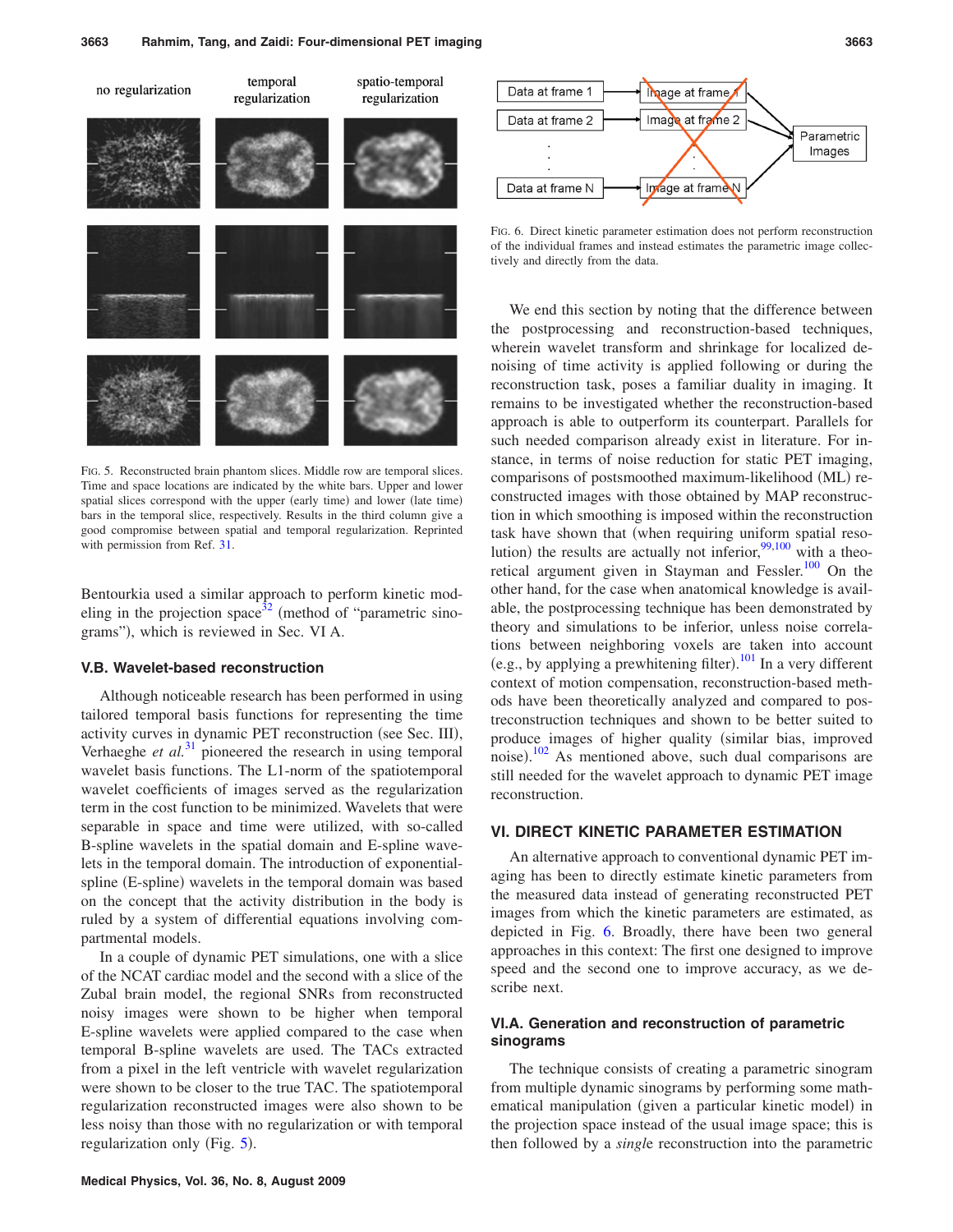image. This method has the benefit of not performing reconstructions for each individual sinogram, thus reducing the computational burden by roughly one order of magnitude and has been investigated for different parameter estimation tasks by a number of investigators.<sup>33-37</sup> A more sophisticated approach<sup>32</sup> has been to estimate the parametric sinogram by first transforming the dynamic sinograms into the wavelet domain, followed by noise reduction and kinetic modeling, and finally synthesize back to the projection domain. This approach is motivated by the favorable properties of wavelets transforms [namely, sparseness and decorrelation effects  $(Sec. V A)].$ 

A limitation of the method of parametric sinograms is that the kinetic models need to be expressed linearly in terms of the image-space activity such that they can be forward projected onto the data space. Examples of this include the Patlak formulation for irreversible binding, as opposed to a Logan type formulation for reversible binding which is nonlinear.<sup>103</sup> The latter, however, has been linearly reformulated<sup>104</sup> and has been used to directly generate parametric sinograms.<sup>38</sup> An additional issue is that while EMtype reconstruction algorithms assume that the data are Poisson distributed, the data in the parametric sinograms are not necessarily so (e.g., when one extracts the Patlak slope from dynamic sinograms, the slope of a fit to Poisson-distributed data is not Poisson-distributed itself). Reconstruction algorithms modeling this issue remain to be formulated and investigated.

### **VI.B. Direct parametric estimation from noncombined dynamic data**

With regard to the three limitations of conventional dynamic PET imaging outlined in Sec. I B, while many techniques discussed so far in this review attempt to address the first two by improving noise vs temporal resolution performance, none address the third issue; i.e., the reconstructed images still contain very complex noise distributions that need to be modeled for accurate tracer kinetic modeling. For the sake of simplicity, kinetic modeling is typically performed with the assumption of uniform and uncorrelated noise across the image, thus neglecting the complexity of the noise variance and intervoxel correlations. A number of techniques have been proposed in order to obtain estimated parameters with reduced variance, including the use of ROIbased methods (requiring to assume voxels within each region having the same mean), as well as simple spatial regularization (assuming that neighboring voxels exhibit similar kinetic parameters),  $\frac{105}{105}$  $\frac{105}{105}$  $\frac{105}{105}$  ridge regression (application of variable penalty based on the deviation of fitted points from the regression line),  $\frac{106}{100}$  $\frac{106}{100}$  $\frac{106}{100}$  the wavelet transform,  $\frac{28}{100}$  or Markov random fields. $39$  At the same time, it is plausible that accurately modeling the actual noise distribution in the images within the kinetic parameter estimation task can produce substantial improvements. While methodology has been developed in literature to estimate the noise distribution in the reconstructed images, including for the now common statistical,

iterative image reconstruction techniques,  $6,7$  $6,7$  such accurate noise modeling remains to be studied for parameter estimation tasks.

At the same time, a more natural solution to this complication is to perform estimations of kinetic parameters directly from the dynamic data, having the advantage that the measured data are well known to follow the simple independently distributed Poisson distribution. This approach was originally and independently developed by Snyder<sup>3</sup> and Carson and Lange $40$  in the very context of the EM algorithm modeling the Poisson noise distribution of the data. It sought to estimate kinetic parameters by maximizing the Poisson log likelihood of obtaining the measured dynamic data. The former was designed for a multicompartment model in which each mode had an exponential rate, with the amplitude and rate of each mode estimated by the EM algorithm, applicable to both histogram-mode and list-mode data, and was tested by a single simulation of a two-compartment model. The latter was instead formulated for histogram-mode data only, but for a very general kinetic model. The technique was tested for a simple single-tissue  $H_2O$  (Ref. [56](#page-15-26)) compartmental model.

In recent years, this problem has been revisited and more thoroughly developed and implemented by a number of different groups, as we review next. Just as there are two general categories of kinetic modeling techniques, namely, ROI based and voxel based, $4$  we divide the direct estimation techniques in literature into these two general categories. For a more thorough comparison of direct parameter estimation techniques, Ref. [10](#page-14-8) may also be consulted.

### *VI.B.1. ROI-based techniques*

A number of techniques have been proposed that aim to directly estimate the kinetic parameters at the ROI level from the PET (or SPECT) dynamic data. Vanzi *et al.*<sup>[41](#page-15-27)</sup> investigated a method to extract renal kinetic parameters for a simple model with one uptake constant for each kidney. Huesman *et al.*<sup>[42](#page-15-28)</sup> and Zeng *et al.*<sup>[43](#page-15-29)</sup> developed methods to extract kinetic parameters in myocardial imaging using onecompartment and two-compartment methods, respectively. These two contributions were also designed to better address the existing problem in standard reconstructions for dynamic SPECT imaging, in which the rotation of the detectors, while the distribution of the radiopharmaceutical changes over time, results in inconsistent projections.

The aforementioned methods first extracted the boundary information for the ROIs from standard reconstructions, followed by the application of direct ROI parameter estimation from the data. Alternatively, Chiao *et al.*<sup>[44](#page-15-30)</sup> developed techniques that jointly estimate, within a single reconstruction task applied to cardiac dynamic emission tomography, both the kinetic parameter estimates as well as the boundary information. An approach was also developed by the same authors $45$  to use boundary side information (obtainable from high resolution MRI and CT images) within a similar direct reconstruction scheme. This has the limitation that it will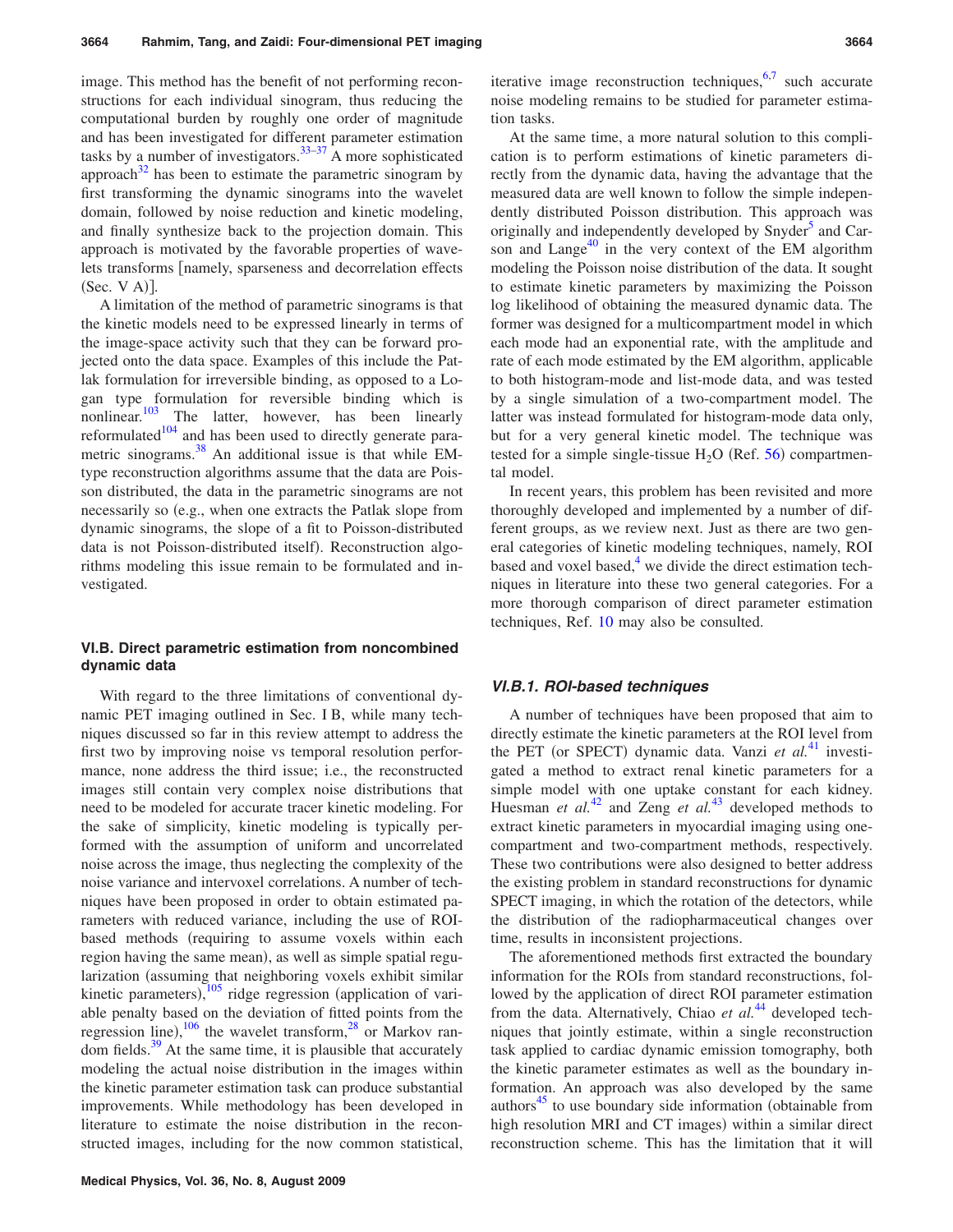<span id="page-11-0"></span>

FIG. 7. Parametric images of  $k_1$ ,  $k_2$ ,  $k_3$ , and  $k_4$  in (a) the original simulation and reconstructed using standard dynamic reconstruction followed by (b) pixelwise weighted least-squares (PWLS) fitting, (c) PWLS with spatial regularization, and finally (d) the proposed direct PICD algorithm. Adapted and reprinted with permission from Ref. [39.](#page-14-24)

only be applicable when there is a one-to-one correspondence between the anatomical region and the functional region.

### *VI.B.2. Voxel-based techniques*

Kinetic parameter estimation at the voxel level (i.e., generation of parametric images) was achieved directly from dynamic PET data by Kamasak *et al.*[39](#page-14-24) The method was implemented for a specific compartmental model: The reversible two-tissue compartmental model with four kinetic parameters  $(k_1, k_2, k_3, k_4)$ , resulting in a direct parametric iterative coordinate descent (PICD) algorithm. Comparison of results obtained using this method with standard techniques is shown in Fig. [7](#page-11-0) for a simulated study and exhibited clear improvements, as also quantitatively demonstrated to result in low root-mean-squared errors for all the four kinetic parameters. In an application of this technique to real data, a method for the evaluation of the exactness of the fit and estimation of error in the kinetic parameters was investigated.<sup>107</sup>

Furthermore, in a work by Yan *et al.*<sup>[46](#page-15-32)</sup> applied to the simpler one-tissue model, a novel EM algorithm directly estimating each of  $k_1$  and  $k_2$  was proposed. The approach has

the advantage of being closed form (and not requiring gradient-search like optimization, as above) and being applicable directly to list-mode data.

The majority of direct parametric reconstruction methods in the past have utilized nonlinear kinetic models to estimate individual kinetic parameters. In contrast to such nonlinear models, a number of graphical modeling methods have been developed that yield simple linear/visual techniques for estimation/evaluation of kinetic properties of various PET tracers and more robust parametric estimates (e.g., see Ref. [103](#page-16-15) for a review). The Patlak linear model for irreversible tracer binding was recently included in a direct parametric estimation task by Wang *et al.*<sup>[47](#page-15-33)</sup> wherein the authors expanded the objective function for the reconstruction task to directly relate the Patlak parameters across the image to the measured data and used a preconditioned conjugate gradient algorithm to find the optimum solution.

Within a similar Patlak estimation task, Tsoumpas *et al.*[48](#page-15-34) and Tang *et al.*[49](#page-15-35) alternatively extended the system matrix formulation and derived a direct 4D EM parametric reconstruction algorithm, having the advantages of being accurate in formulation and having a closed-form expression. This was effectively achieved by utilizing a different hidden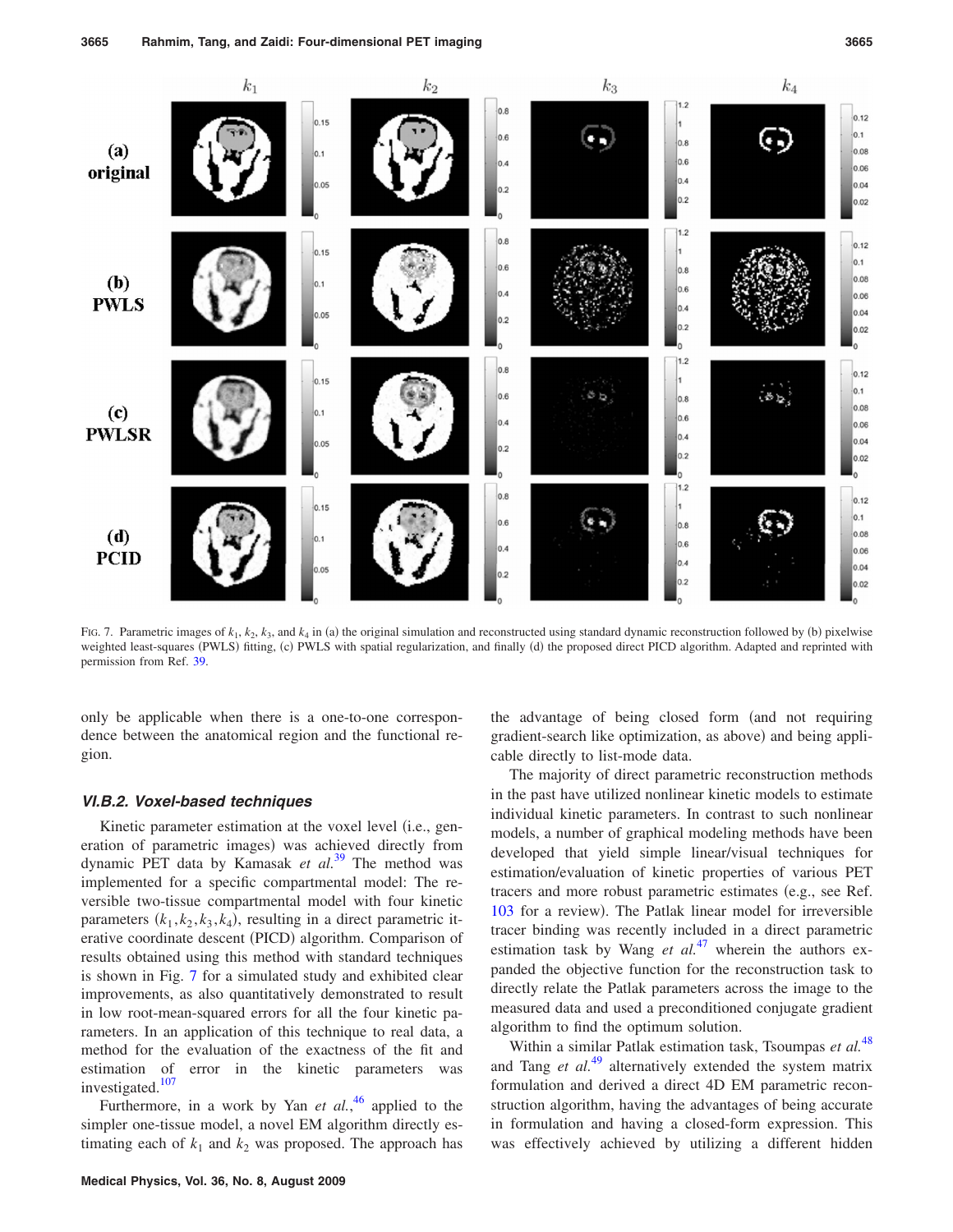complete-data formulation within the EM method: Instead of the standard, physically intuitive voxel contributions to each detector bin, the contributions of each of the Patlak elements to each bin were utilized as the complete data. $49$  Furthermore, even in the context of reversible tracer binding, wherein a recently published graphical analysis technique exhibits linear properties,<sup>104</sup> Rahmim *et al.*<sup>[38](#page-14-23)</sup> proposed a closed-form direct 4D parametric image estimation technique.

Wang and  $Qi^{50}$  proposed a more generalized formulation applicable to any model in which the parametric image can be linearly related to the measured data (e.g., B-spline, spectral basis, and Patlak models), resulting in a close-formed EM reconstruction algorithm, with a further extension to allow a nested EM algorithm (with rapid subiterative updates) resulting in further acceleration.

One may note that while multiframe PET reconstruction methods using temporal basis functions are linear inverse problems, the tasks of direct parametric estimation when involving nonlinear kinetic models are nonlinear estimation problems, posing an extra layer of difficulty. In an important work by the same authors $51$  allowing direct reconstruction of general (including nonlinear) kinetic models, the method of paraboloidal surrogate functions<sup>108</sup> was utilized (which approximates the Poisson log-likelihood function by local parabolas, thus considerably simplifying the optimization task) to derive a feasible direct estimation technique. The method was shown to effectively reduce into two steps at each iteration, one providing temporary intermediate image estimates, and the other a weighted image-based kinetic parameter optimization tasks. The developed algorithm has the great advantage that it is applicable to nonlinear kinetic models, is fairly straightforward to implement, and that the second part resembles the least-squares optimization task as utilized by a wide variety of standard kinetic modeling tasks, except that the weights are now accurately determined and not chosen on an approximate or *ad hoc* basis. It should be noted that convergence issues with this algorithm remain to be studied.

Note that the methods discussed in Sec. III.A.1 can also be considered as direct estimation tasks since the smooth temporal basis functions were based on underlying biological models, and the extracted coefficients conveyed how much each biological factor contributed to the data. This was also the case for the SVD and PCA methods discussed in Sec. III C 1, which, as argued by the authors, would distinguish the separate biological contributions to the collected data. Nevertheless, since these methods all involved the use of smooth temporal basis functions, they were discussed in Sec. III.

Some limitations with regard to the direct parameter estimation technique are that the overall kinetic model has to be known in advance prior to reconstruction and also to apply well to all areas in the image, as assumed by the parametric image-to-data projection framework. The use of graphical models<sup>103</sup> in which a very fixed compartment model does not have to be assumed, and instead the estimated collective parameters can take on different meanings depending on the model assumed postreconstruction, allows an added flexibility and is a move in this direction.

Additionally, in the context of direct parameter estimation, while it is possible to use reference region techniques to avoid blood sampling, such an approach would ordinarily require an initial reconstruction of the dynamic images to extract the reference region, followed by direct parameter estimation reconstruction. Alternative techniques that estimate the plasma input function itself within the 4D reconstruction method have also been investigated. $39,109,110$  $39,109,110$  $39,109,110$  The stability of the estimates remains to be demonstrated, especially as increasingly unknown sets of kinetic parameters including the plasma function are estimated with these techniques.

#### **VII. FUTURE OPPORTUNITIES AND CHALLENGES**

With the widespread availability of multimodality imaging platforms (PET/CT and PET/MR in the near future), it is expected that in the future, we would be able to navigate numerous dimensions through the human body (e.g., 4D anatomical imaging modality as well as its associated contrast agent dynamics, cardiac and/or respiratory gated functional PET imaging, and enabled simultaneous acquisition using a second PET probe targeting another biological function, e.g., tumor hypoxia in addition to glucose metabolism).<sup>[111](#page-16-22)</sup> Thus, multiparametric molecular imaging will likely be the spotlight of medical practice where early and accurate diagnoses and individualized therapy planning will be made by appropriate imaging probes.

In this context, novel parameter estimation techniques making a more "collective" use of the data, as opposed to independent analyses of different portions of the data, will be of much potential. CT- or MR-assisted PET image reconstruction, in which the high resolution anatomical information is utilized to better address the count-rate and resolution limitations of PET imaging, is one such example. Another example is the collective incorporation of the dynamic PET acquisition data within image reconstruction tasks, giving rise to 4D imaging techniques as reviewed in this work. Within this latter area, many novel techniques have already been proposed, and shown to outperform the conventional independent frame reconstruction. At the same time, thorough comparisons between these techniques are still to be performed, and criteria are to be developed for their use in different protocols. Validation and optimization work in this area, though computationally challenging particularly as there is a need for elaborate Monte Carlo studies of dynamic PET imaging, will still be required. In particular, for various techniques reviewed in this work, there remain important outstanding issues to investigate, as Table [I](#page-2-0) touches upon.

The techniques reviewed in this work can also be used for the extension of 4D PET imaging to 5D and higher dimension PET imaging, by including additional dimensions, for instance, coming from gating (cardiac or respiratory or both $^{112}$  $^{112}$  $^{112}$ ). In the present applications, concurrent dynamic and gated imaging is rarely performed since standard indepen-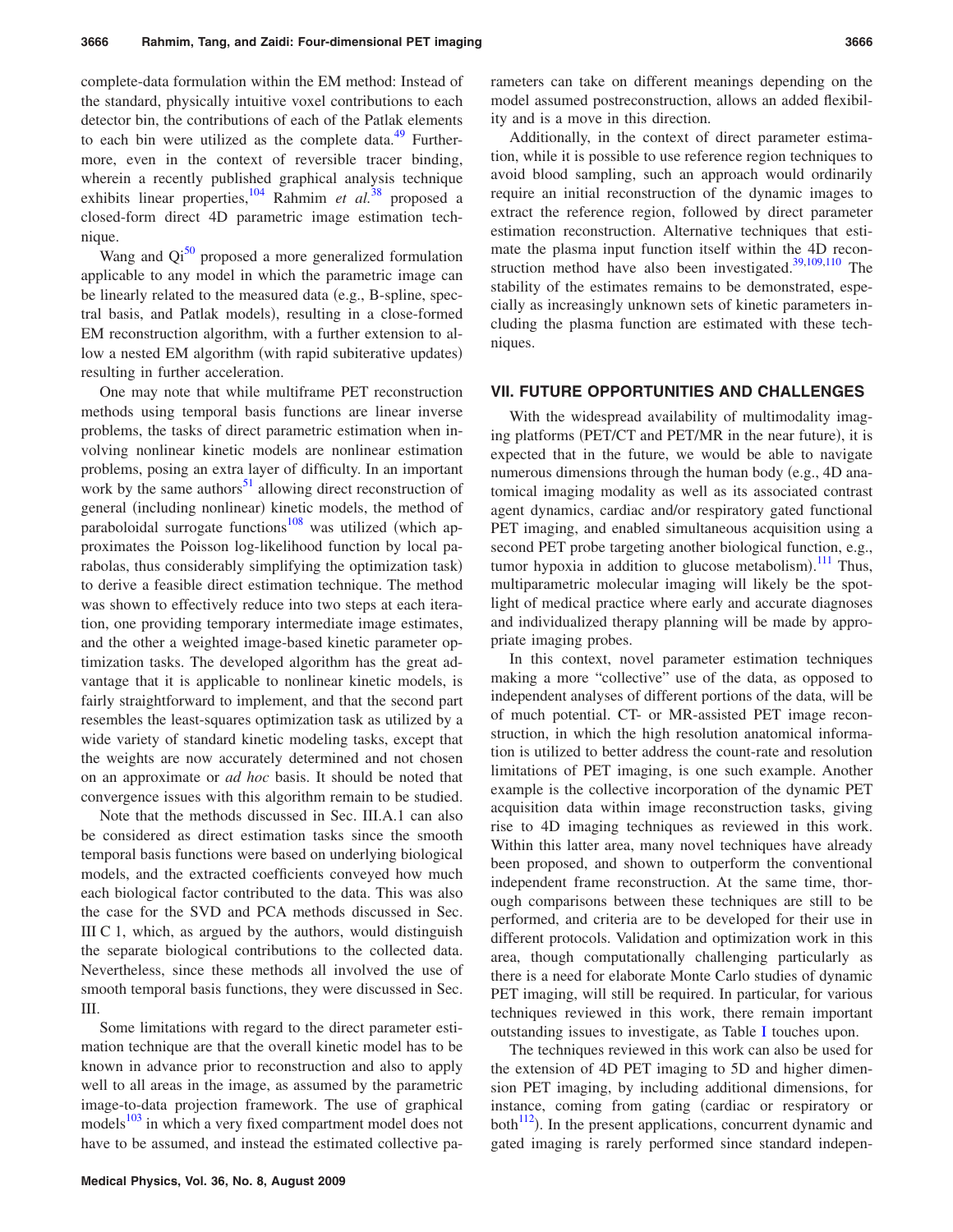<span id="page-13-0"></span>

FIG. 8. (a) Short axis view of a simulated cardiac phantom and the resulting images obtained via standard reconstruction (b) without and (c) with postsmoothing, and using (d) first-order and (e) third-order (i.e., cubic) B-spline temporal basis functions in the temporal and gate dimensions. Adapted and reprinted with permission from Ref. [54.](#page-15-2)

dent reconstruction of the individual dynamic, gated PET data result in considerably noisy images. However, this could be of interest in a number of areas. For instance, in dynamic cardiac imaging, <sup>13</sup>N-labeled ammonia  $(^{13}NH_3)$  can be used for the measurement of myocardial blood flow which makes it possible to measure blood flow at the level of microcirculation. Addition of cardiac gating to dynamic imaging has the advantage of reducing cardiac motion artifacts.

Verhaeghe *et al.*<sup>[54](#page-15-2)</sup> took an interesting step in this direction by using B-spline temporal basis functions (see Sec. III B) to represent both the temporal and gate dimensions. As shown in Fig. [8,](#page-13-0) standard reconstructions result in noisy images, which upon postsmoothing result in loss of spatial resolution and thus relevant details. By contrast, advanced 5D imaging using temporal basis functions results in improved noise properties while maintaining sharply defined images.

It must however be noted that, as mentioned in Sec. I B 1, dynamic imaging and motion-compensated imaging (e.g., in cardiac) involve different fundamentals. Therefore, even though a number of techniques discussed in this work have also been used in the past for motion-compensated image reconstruction (e.g., temporal smoothing, use of temporal basis functions, PCA), they remain to be validated to provide evidence whether they result in physically allowed estimated motion vectors. Alternatively, they are best treated distinctly and with more direct consideration of motion itself. $52$ 

There is clear evidence that dynamic PET imaging will find an increasingly important role in various clinical domains including oncology, cardiology, neurology, and psychiatry. Nowadays, a plethora of novel tracers are used routinely for assessing tumor metabolism and other biological and physiological parameters associated with many diseases $113,114$  $113,114$  that have clearly demonstrated the enormous potential of PET as an emerging modality in the field of molecular imaging. The application and full exploitation of

dynamic imaging taking advantage of 4D reconstruction strategies is well established in research environments and is still limited in clinical settings to institutions with advanced physics and technical support.<sup>20[,115](#page-16-26)[–117](#page-16-27)</sup> As the above mentioned challenges are met, and experience is gained, implementation of validated techniques in commercial software packages will be useful to attract the interest of the clinical community and increase the popularity of this approach. It is expected that with the availability of advanced mathematical models and their algorithmic implementations as well as computing power in the near future, more complex and ambitious algorithms will become clinically feasible. Given that the role of any imaging technique is established with respect to benefits conveyed to patients, what remains to be studied and validated is whether application of 4D image reconstruction techniques to clinical dynamic imaging will result in significant improvements in clinical imaging tasks including clinical diagnosis, assessment of response to treatment, and delivery of personalized treatments and targeted therapies.

Finally, we would like to note that in the works reviewed here, when scatter and random estimations have been performed, they have been done in the context of conventional independent frame reconstruction: i.e., it is always possible to use 4D reconstruction techniques while employing scatter and random corrections as estimated independently for each dynamic frame. Nevertheless, some of the very same motivations for 4D PET image reconstruction are applicable to scatter and random estimations (particularly to scatter estimation as it is typically estimated based on preliminary image estimates): It may be beneficial to incorporate information from data in other frames in this estimation task. In fact, such an approach is further motivated by noting that scatter and random contributions, due to their broad distributions, are less sensitive to variations in image intensities across the frames.<sup>118</sup> It remains to be demonstrated whether such an approach to 4D PET image reconstruction would result in significant improvements in dynamic PET imaging tasks.

### **VIII. SUMMARY**

Molecular imaging using PET is now playing a pivotal role both in a clinical setting and experimental preclinical studies. The important role of multidimensional and multiparametric imaging is growing steadily and gaining acceptance. As diagnostic techniques transition from the systems to the molecular level, the role of multiparametric imaging becomes ever more important.

The present work has attempted to summarize important themes in the emerging field of 4D PET image reconstruction, the objective is to address existing issues with conventional dynamic PET imaging. The issues arising from conventional independent frame reconstruction were outlined, namely, having limited temporal resolution, high noise (especially when higher frame sampling is introduced to capture fast dynamics), as well as the considerable complexity of modeling the generated noise in the images in the kinetic modeling step.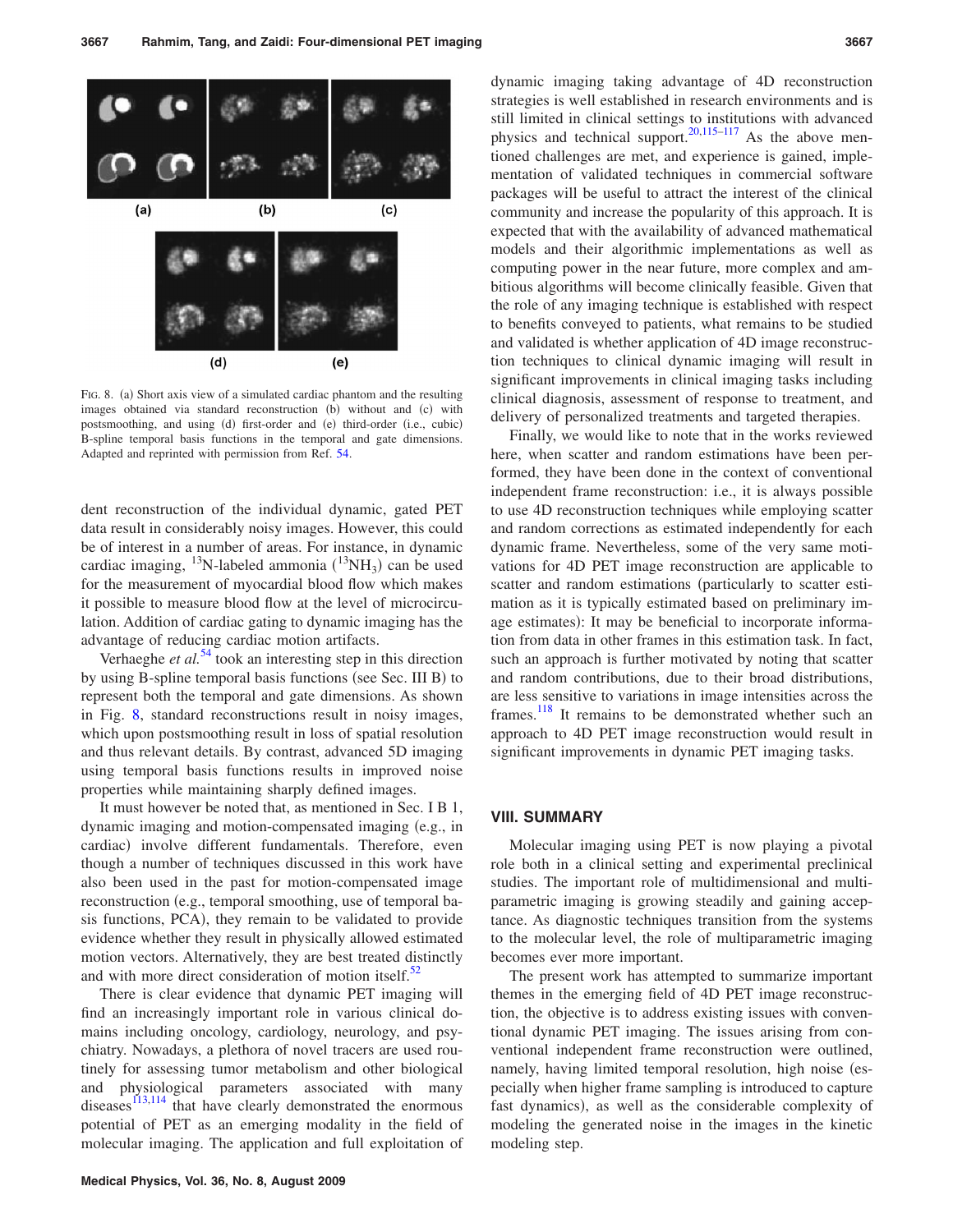A wide range of techniques designed to address some or all of these issues is discussed, including techniques that utilize (a) iterative temporal smoothing, (b) smooth temporal basis functions, (c) principal components transformation of the dynamic data, (d) wavelet-based techniques, as well as (e) direct kinetic parameter estimation methods. A number of related advantages, drawbacks/limitations, as well as issues to further investigate with each technique were also outlined. Differences between the list-mode and histogram-mode reconstruction techniques were additionally discussed. A number of future opportunities and challenges in the area of 4D and higher dimensional PET image reconstruction were also indicated.

# **ACKNOWLEDGMENTS**

This work was in part supported by the Swiss National Science Foundation under Grant No. SNSF 31003A-125246.

- <span id="page-14-0"></span>a) Author to whom correspondence should be addressed. Electronic mail: arahmim1@jhmi.edu; Telephone: +1 410-502-8579; Fax: +1 401-955-0696.
- <span id="page-14-1"></span><sup>1</sup>H. Zaidi, *Quantitative Analysis in Nuclear Medicine Imaging* (Springer, New York, 2006).
- <sup>2</sup>A. Rahmim, J. C. Cheng, S. Blinder, M. L. Camborde, and V. Sossi, "Statistical dynamic image reconstruction in state-of-the-art high-resolution PET," [Phys. Med. Biol.](http://dx.doi.org/10.1088/0031-9155/50/20/010)  $\mathbf{50}(20)$ ,  $4887-4912$  (2005).<br><sup>3</sup>A. Behmim and H. Zaidi. "DET versus SDECT: Strangthe limit
- <span id="page-14-2"></span><sup>3</sup>A. Rahmim and H. Zaidi, "PET versus SPECT: Strengths, limitations and challenges," [Nucl. Med. Commun.](http://dx.doi.org/10.1097/MNM.0b013e3282f3a515)  $29(3)$ ,  $193-207$  (2008).<br><sup>4</sup>M. Bentourkie and H. Zaidi. "Treeer kinetia modeling in Bl.
- <span id="page-14-3"></span><sup>4</sup>M. Bentourkia and H. Zaidi, "Tracer kinetic modeling in PET," [PET Clin](http://dx.doi.org/10.1016/j.cpet.2007.08.003)  $2(2)$ , 267–277 (2007).
- <span id="page-14-4"></span><sup>5</sup>D. L. Snyder, "Parameter estimation for dynamic studies in emissiontomography systems having list-mode data," [IEEE Trans. Nucl. Sci.](http://dx.doi.org/10.1109/TNS.1984.4333400) 31(2), 925–931 (1984).
- <span id="page-14-5"></span><sup>6</sup>H. Barrett, D. Wilson, and B. Tsui, "Noise properties of the EM algo-rithm: I. Theory," [Phys. Med. Biol.](http://dx.doi.org/10.1088/0031-9155/39/5/004) **39**(5), 833–846 (1994).
- <span id="page-14-6"></span><sup>7</sup>J. Qi, "A unified noise analysis for iterative image estimation," [Phys.](http://dx.doi.org/10.1088/0031-9155/48/21/004) [Med. Biol.](http://dx.doi.org/10.1088/0031-9155/48/21/004) 48, 3505–3519 (2003).
- <span id="page-14-7"></span> ${}^{8}$ J. Qi and R. M. Leahy, "Iterative reconstruction techniques in emission
- <span id="page-14-25"></span>computed tomography," [Phys. Med. Biol.](http://dx.doi.org/10.1088/0031-9155/51/15/R01) **51**(15), R541–R578 (2006). <sup>9</sup>A. J. Reader and H. Zaidi, "Advances in [PET](http://dx.doi.org/10.1016/j.cpet.2007.08.001) image reconstruction," PET [Clin](http://dx.doi.org/10.1016/j.cpet.2007.08.001) 2(2), 173-190 (2007)
- <span id="page-14-8"></span><sup>10</sup>C. Tsoumpas, F. E. Turkheimer, and K. Thielemans, "A survey of approaches for direct parametric image reconstruction in emission tomog-raphy," [Med. Phys.](http://dx.doi.org/10.1118/1.2966349) 35(9), 3963-3971 (2008)
- <span id="page-14-9"></span> ${}^{11}R$ . J. Walledge, R. Manavaki, M. Honer, and A. J. Reader, "Inter-frame filtering for list-mode EM reconstruction in high-resolution 4-D PET," [IEEE Trans. Nucl. Sci.](http://dx.doi.org/10.1109/TNS.2004.829783) 51(3), 705-711 (2004)
- <span id="page-14-10"></span><sup>12</sup>L. Taek-Soo, W. P. Segars, and B. M. W. Tsui, "Study of parameters characterizing space-time Gibbs priors for 4D MAP-RBI-EM in gated myocardial perfusion SPECT," *IEEE Nuclear Science Symposium Conference Record* (IEEE, New York, 2005), Vol. 4, pp. 2124-2128.
- <span id="page-14-11"></span>13D. J. Kadrmas and G. T. Gullberg, "4D maximum a posteriori reconstruction in dynamic SPECT using a compartmental model-based prior," [Phys.](http://dx.doi.org/10.1088/0031-9155/46/5/315) [Med. Biol.](http://dx.doi.org/10.1088/0031-9155/46/5/315) 46(5), 1553-1574 (2001)
- <span id="page-14-12"></span><sup>14</sup>A. J. Reader, J. C. Matthews, F. C. Sureau, C. Comtat, R. Trebossen, and I. Buvat, "Iterative kinetic parameter estimation within fully 4D PET image reconstruction," *IEEE Nuclear Science Symposium Conference Record* (IEEE, New York, 2006), Vol. 3, pp. 1752-1756.
- <span id="page-14-13"></span><sup>15</sup>S. R. Meikle, J. C. Matthews, V. J. Cunningham, D. L. Bailey, L. Livieratos, T. Jones, and P. Price, "Parametric image reconstruction using spectral analysis of PET projection data," [Phys. Med. Biol.](http://dx.doi.org/10.1088/0031-9155/43/3/016) 43(3), 651-666 (1998).
- <span id="page-14-14"></span><sup>16</sup>T. E. Nichols, J. Qi, E. Asma, and R. M. Leahy, "Spatiotemporal recon-struction of list-mode PET data," [IEEE Trans. Med. Imaging](http://dx.doi.org/10.1109/TMI.2002.1000263) 21(4), 396-404 (2002).
- <span id="page-14-26"></span> $17Q$ . Li, E. Asma, S. Ahn, and R. M. Leahy, "A fast fully 4-D incremental gradient reconstruction algorithm for list mode PET data," [IEEE Trans.](http://dx.doi.org/10.1109/TMI.2006.884208) [Med. Imaging](http://dx.doi.org/10.1109/TMI.2006.884208) 26(1), 58-67 (2007).
- <span id="page-14-15"></span>18J. Verhaeghe, Y. D'Asseler, S. Vandenberghe, S. Staelens, and I. Lemahieu, "An investigation of temporal regularization techniques for dynamic PET reconstructions using temporal splines," [Med. Phys.](http://dx.doi.org/10.1118/1.2723879) 34(5), 1766–1778 (2007).
- <span id="page-14-16"></span><sup>19</sup>J. Matthews, D. Bailey, P. Price, and V. Cunningham, "The direct calculation of parametric images from dynamic PET data using maximum-likelihood iterative reconstruction," [Phys. Med. Biol.](http://dx.doi.org/10.1088/0031-9155/42/6/012) 42(6), 1155-1173  $(1997)$ .
- <span id="page-14-27"></span><sup>20</sup>A. J. Reader, F. C. Sureau, C. Comtat, R. Trebossen, and I. Buvat, "Joint estimation of dynamic PET images and temporal basis functions using fully 4D ML-EM," [Phys. Med. Biol.](http://dx.doi.org/10.1088/0031-9155/51/21/005) 51(21), 5455-5474 (2006)
- <span id="page-14-17"></span>. 21A. J. Reader, F. Sureau, C. Comtat, R. Trebossen, and I. Buvat, "Simultaneous estimation of temporal basis functions and fully 4D PET images" *IEEE Nuclear Science Symposium Conference Record* IEEE, New York, 2006), Vol. 4, pp. 2219-2223.
- <span id="page-14-18"></span> $^{22}$ M. N. Wernick, E. J. Infusino, and M. Milosevic, "Fast spatio-temporal image reconstruction for dynamic PET," [IEEE Trans. Med. Imaging](http://dx.doi.org/10.1109/42.764885) 18(3), 185-195 (1999)
- <sup>23</sup>M. V. Narayanan, M. A. King, E. J. Soares, C. L. Byrne, P. H. Pretorius, and M. N. Wernick, "Application of the Karhunen-Loeve transform to 4D reconstruction of cardiac gated SPECT images," [IEEE Trans. Nucl. Sci.](http://dx.doi.org/10.1109/23.790811) 46(4), 1001–1008 (1999)
- <span id="page-14-19"></span><sup>24</sup>P. Millet, V. Ibanez, J. Delforge, S. Pappata, and J. Guimon, "Wavelet analysis of dynamic PET data: Application to the parametric imaging of benzodiazepine receptor concentration," [Neuroimage](http://dx.doi.org/10.1006/nimg.2000.0563) 11(5), 458-472  $(2000)$ .
- <span id="page-14-28"></span><sup>25</sup>J. W. Lin, A. F. Laine, and S. R. Bergmann, "Improving PET-based physiological quantification through methods of wavelet denoising," [IEEE](http://dx.doi.org/10.1109/10.909641) [Trans. Biomed. Eng.](http://dx.doi.org/10.1109/10.909641) 48(2), 202-212 (2001)
- <span id="page-14-29"></span><sup>26</sup>J. W. Lin, A. F. Laine, O. Akinboboye, and S. R. Bergmann, "Use of wavelet transforms in analysis of time-activity data from cardiac PET," J. Nucl. Med. 42(2), 194-200 (2001)
- <span id="page-14-30"></span> $27$ F. E. Turkheimer, R. B. Banati, D. Visvikis, J. A. D. Aston, R. N. Gunn, and V. J. Cunningham, "Modeling dynamic PET-SPECT studies in the wavelet domain," [J. Cereb. Blood Flow Metab.](http://dx.doi.org/10.1097/00004647-200005000-00015) 20(5), 879-893 (2000)
- <span id="page-14-31"></span> $^{28}$ F. E. Turkheimer, J. A. D. Aston, R. B. Banati, C. Riddell, and V. J. Cunningham, "A linear wavelet filter for parametric imaging with dy-namic PET," [IEEE Trans. Med. Imaging](http://dx.doi.org/10.1109/TMI.2003.809597) 22(3), 289-301 (2003)
- <span id="page-14-32"></span><sup>29</sup>Z. Cselényi, H. Olsson, L. Farde, and B. Gulyás, "Wavelet-aided parametric mapping of cerebral dopamine D2 receptors using the high affinity PET radioligand [11C]FLB 457," [Neuroimage](http://dx.doi.org/10.1006/nimg.2002.1152) 17(1), 47-60 (2002)
- <span id="page-14-20"></span><sup>30</sup>L. Arhjoul and M. H. Bentourkia, "Study of myocardial glucose metabolism in rats with PET using wavelet analysis techniques," [Comput. Med.](http://dx.doi.org/10.1016/j.compmedimag.2005.01.001) [Imaging Graph.](http://dx.doi.org/10.1016/j.compmedimag.2005.01.001) 29(5), 357-365 (2005)
- <span id="page-14-21"></span><sup>31</sup>J. Verhaeghe, D. Van De Ville, I. Khalidov, Y. D'Asseler, I. Lemahieu, and M. Unser, "Dynamic PET reconstruction using wavelet regularization with adapted basis functions," [IEEE Trans. Med. Imaging](http://dx.doi.org/10.1109/TMI.2008.923698) 27(7), 943-959  $(2008)$
- <span id="page-14-22"></span><sup>32</sup>L. Arhjoul and M. Bentourkia, "Assessment of glucose metabolism from the projections using the wavelet technique in small animal PET imag-ing," [Comput. Med. Imaging Graph.](http://dx.doi.org/10.1016/j.compmedimag.2006.12.003) 31(3), 157-165 (2007)
- <span id="page-14-33"></span><sup>33</sup>E. Tsui and T. F. Budinger, "Transverse section imaging of mean clear-ance time," [Phys. Med. Biol.](http://dx.doi.org/10.1088/0031-9155/23/4/007) 23(4), 644–653 (1978)
- <sup>34</sup>S. C. Huang, R. E. Carson, and M. E. Phelps, "Measurement of local blood flow and distribution volume with short-lived isotopes: A general input technique," J. Cereb. Blood Flow Metab. 2(1), 99-108 (1982)
- . 35N. M. Alpert, L. Eriksson, J. Y. Chang, M. Bergstrom, J. E. Litton, J. A. Correia, C. Bohm, R. H. Ackerman, and J. M. Taveras, "Strategy for the measurement of regional cerebral blood flow using short-lived tracers and emission tomography," J. Cereb. Blood Flow Metab. 4(1), 28-34 (1984)
- <sup>36</sup>R. E. Carson, S. C. Huang, and M. V. Green, "Weighted integration method for local cerebral blood flow measurements with positron emission tomography," J. Cereb. Blood Flow Metab. **6**, 245-258 (1986).
- <span id="page-14-34"></span>. 37R. P. Maguire, C. Calonder, and K. L. Leenders, in *Quantification of Brain Function Using PET*, edited by V. C. R. Myers, D. Bailey, and T. Jones (Academic, San Diego, 1996), pp. 307-311.
- <span id="page-14-23"></span><sup>38</sup>A. Rahmim, Y. Zhou, and J. Tang, "Direct 4D parametric image estimation in reversible tracer binding imaging [abstract]," J. Nucl. Med. 50(5), 137P-138P (2009).
- <span id="page-14-24"></span><sup>39</sup>M. E. Kamasak, C. A. Bouman, E. D. Morris, and K. Sauer, "Direct reconstruction of kinetic parameter images from dynamic PET data," [IEEE Trans. Med. Imaging](http://dx.doi.org/10.1109/TMI.2005.845317) 24(5), 636-650 (2005)
- <span id="page-14-35"></span> $^{40}$ R. E. Carson and K. Lange, "The EM parametric image reconstruction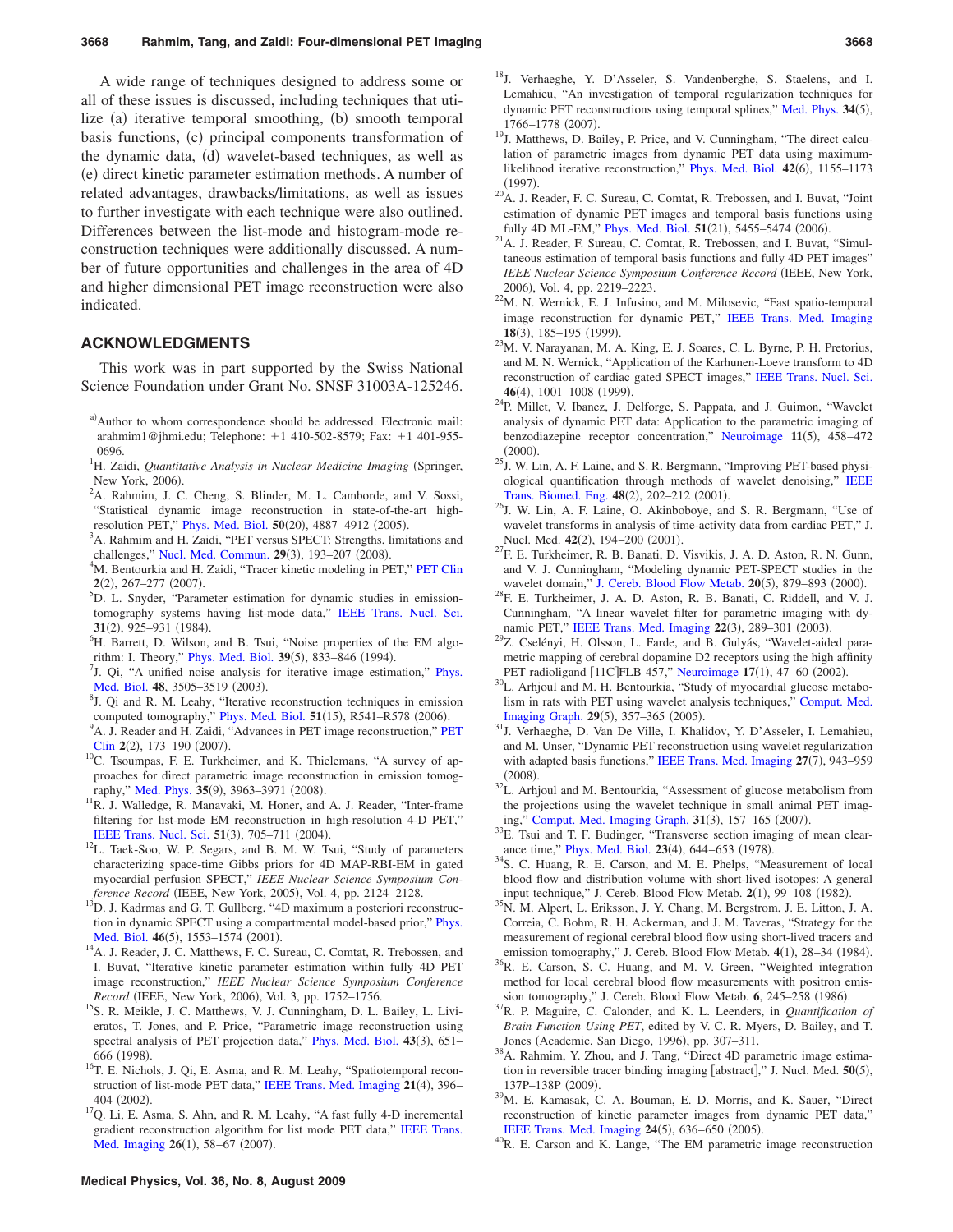algorithm," [J. Am. Stat. Assoc.](http://dx.doi.org/10.2307/2288031) 80, 20-22 (1985).

- <span id="page-15-27"></span>. 41E. Vanzi, A. R. Formiconi, D. Bindi, G. LaCava, and A. Pupi, "Kinetic parameter estimation from renal measurements with a three-headed SPECT system: A simulation study," [IEEE Trans. Med. Imaging](http://dx.doi.org/10.1109/TMI.2004.824149) 23(3), 363-373 (2004).
- <span id="page-15-28"></span> $^{42}R$ . H. Huesman, B. W. Reutter, G. L. Zeng, and G. T. Gullberg, "Kinetic parameter estimation from SPECT cone-beam projection measurements," [Phys. Med. Biol.](http://dx.doi.org/10.1088/0031-9155/43/4/024) 43(4), 973-982 (1998)
- <span id="page-15-29"></span><sup>43</sup>G. L. Zeng, G. T. Gullberg, and R. H. Huesman, "Using linear timeinvariant system theory to estimate kinetic parameters directly from pro-jection measurements," [IEEE Trans. Nucl. Sci.](http://dx.doi.org/10.1109/23.489438) 42(6), 2339-2346 (1995)
- <span id="page-15-30"></span><sup>44</sup>P-C Ciao, W. L. Rogers, N. H. Clinthorne, J. A. Fessler, and A. O. Hero, "Model-based estimation for dynamic cardiac studies using ECT," [IEEE](http://dx.doi.org/10.1109/42.293914) [Trans. Med. Imaging](http://dx.doi.org/10.1109/42.293914) 13(2), 217-226 (1994)
- <span id="page-15-31"></span>. 45P-C Ciao, W. L. Rogers, J. A. Fessler, N. H. Clinthorne, and A. O. Hero, "Model-based estimation with boundary side information or boundary regularization [cardiac emission CT]," [IEEE Trans. Med. Imaging](http://dx.doi.org/10.1109/42.293915) 13(2), 227–234 (1994).
- <span id="page-15-32"></span><sup>46</sup>J. Yan, B. Planeta-Wilson, and R. E. Carson, "Direct 4D list mode parametric reconstruction for PET with a novel EM algorithm," *IEEE Nuclear Science Symposium Conference Record*, edited by B. Yu IEEE, New York, 2008), pp. 3625-3628.
- <span id="page-15-33"></span> $47<sup>47</sup>G$ . Wang, L. Fu, and J. Qi, "Maximum a posteriori reconstruction of the Patlak parametric image from sinograms in dynamic PET," [Phys. Med.](http://dx.doi.org/10.1088/0031-9155/53/3/006) [Biol.](http://dx.doi.org/10.1088/0031-9155/53/3/006) 53(3), 593-604 (2008)
- <span id="page-15-34"></span><sup>48</sup>C. Tsoumpas, F. E. Turkheimer, and K. Thielemans, "Study of direct and indirect parametric estimation methods of linear models in dynamic pos-itron emission tomography," [Med. Phys.](http://dx.doi.org/10.1118/1.2885369) 35(4), 1299-1309 (2008)
- <span id="page-15-35"></span><sup>49</sup>J. Tang, H. Kuwabara, D. F. Wong, and A. Rahmim, "Direct 4D reconstruction of parametric images incorporating anato-functional joint entropy," *IEEE Nuclear Science Symposium Conference Record*, edited by B. Yu (IEEE, New York, 2008), pp. 5471–5474.
- <span id="page-15-36"></span> $50$ G. Wang and J. Qi, "Accelerate direct reconstruction of linear parametric images using nested algorithms," *IEEE Nuclear Science Symposium Conference Record*, edited by B. Yu (IEEE, New York, 2008), pp. 5468-5470.
- <span id="page-15-8"></span> $51<sup>51</sup>G$ . Wang and J. Qi, "Iterative nonlinear least squares algorithms for direct reconstruction of parametric images from dynamic PET," *5th IEEE International Symposium on Biomedical Imaging: From Nano to Macro* (IEEE, New York, 2008), pp. 1031-1034.
- <span id="page-15-0"></span> ${}^{52}$ A. Rahmim, O. G. Rousset, and H. Zaidi, "Strategies for motion tracking and correction in PET," [PET Clin](http://dx.doi.org/10.1016/j.cpet.2007.08.002) 2, 251-266 (2007).
- <span id="page-15-1"></span>. 53N. Grotus, A. J. Reader, S. Stute, J. C. Rosenwald, P. Giraud, and I. Buvat, "Fully 4D list-mode reconstruction applied to respiratory-gated PET scans," [Phys. Med. Biol.](http://dx.doi.org/10.1088/0031-9155/54/6/020) 54(6), 1705-1721 (2009)
- <span id="page-15-2"></span>. 54J. Verhaeghe, Y. D'Asseler, S. Staelens, S. Vandenberghe, and I. Lemahieu, "Reconstruction for gated dynamic cardiac PET imaging using a tensor product spline basis," [IEEE Trans. Nucl. Sci.](http://dx.doi.org/10.1109/TNS.2006.888814) 54(1), 80-91  $(2007).$
- <span id="page-15-3"></span><sup>55</sup>A. J. Reader, K. Erlandsson, M. A. Flower, and R. J. Ott, "Fast accurate iterative reconstruction for low-statistics positron volume imaging," [Phys.](http://dx.doi.org/10.1088/0031-9155/43/4/012) [Med. Biol.](http://dx.doi.org/10.1088/0031-9155/43/4/012) 43(4), 835-846 (1998)
- <span id="page-15-26"></span><sup>56</sup>H. H. Barrett, T. White, and L. C. Parra, "List-mode likelihood," [J. Opt.](http://dx.doi.org/10.1364/JOSAA.14.002914) [Soc. Am. A Opt. Image Sci. Vis.](http://dx.doi.org/10.1364/JOSAA.14.002914) 14(11), 2914-2923 (1997)
- . 57R. H. Huesman, G. J. Klein, W. W. Moses, J. Qi, B. W. Reutter, and P. R. Virador, "List-mode maximum-likelihood reconstruction applied to posi-tron emission mammography (PEM) with irregular sampling," [IEEE](http://dx.doi.org/10.1109/42.870263) [Trans. Med. Imaging](http://dx.doi.org/10.1109/42.870263) 19(5), 532-537 (2000)
- . 58C. Byrne, "Likelihood maximization for list-mode emission tomographic image reconstruction," [IEEE Trans. Med. Imaging](http://dx.doi.org/10.1109/42.959305) 20(10), 1084-1092  $(2001).$
- . 59A. Rahmim, M. Lenox, A. J. Reader, C. Michel, Z. Burbar, T. J. Ruth, and V. Sossi, "Statistical list-mode image reconstruction for the high res-olution research tomograph," [Phys. Med. Biol.](http://dx.doi.org/10.1088/0031-9155/49/18/004) 49(18), 4239-4258  $(2004).$
- <span id="page-15-4"></span>. 60A. J. Reader, S. Ally, F. Bakatselos, R. Manavaki, R. J. Walledge, A. P. Jeavons, P. J. Julyan, S. Zhao, D. L. Hastings, and J. Zweit, "One-pass list-mode EM algorithm for high-resolution 3-D PET image reconstruc-tion into large arrays," [IEEE Trans. Nucl. Sci.](http://dx.doi.org/10.1109/TNS.2002.1039550) 49(3), 693-699 (2002)
- <span id="page-15-5"></span><sup>61</sup>A. Rahmim, P. Bloomfield, S. Houle, M. Lenox, C. Michel, K. R. Buckley, T. J. Ruth, and V. Sossi, "Motion compensation in histogram-mode and list-mode EM reconstructions: beyond the event-driven approach," [IEEE Trans. Nucl. Sci.](http://dx.doi.org/10.1109/TNS.2004.835763) 51, 2588-2596 (2004).

<span id="page-15-6"></span> ${}^{62}D$ . S. Lalush, C. Lin, and B. M. W. Tsui, "A priori motion models for

four-dimensional reconstruction in gated cardiac SPECT," *IEEE Nuclear Science Symposium Conference Record*, Anaheim, CA, 2–9 November 1996 (IEEE, New York, 1996), Vol. 3, pp. 1923-1927.

- <sup>63</sup>E. J. Gravier and Y. Yang, "Motion-compensated reconstruction of to-mographic image sequences," [IEEE Trans. Nucl. Sci.](http://dx.doi.org/10.1109/TNS.2004.843092) 52(1), 51-56  $(2005).$
- <span id="page-15-7"></span>. 64E. Gravier, Y. Yang, M. A. King, and M. Jin, "Fully 4D motioncompensated reconstruction of cardiac SPECT images," [Phys. Med. Biol.](http://dx.doi.org/10.1088/0031-9155/51/18/010) **51**(18), 4603-4619 (2006)
- <span id="page-15-9"></span><sup>65</sup>V. J. Cunningham and T. Jones, "Spectral analysis of dynamic PET studies," J. Cereb. Blood Flow Metab. 13(1), 15-23 (1993)
- <span id="page-15-10"></span><sup>66</sup>K. S. Nijran and D. C. Barber, "Towards automatic analysis of dynamic radionuclide studies using principal-components factor analysis," [Phys.](http://dx.doi.org/10.1088/0031-9155/30/12/005) [Med. Biol.](http://dx.doi.org/10.1088/0031-9155/30/12/005) 30(12), 1315-1325 (1985)
- <span id="page-15-11"></span> $67$ M. Zibulevsky, "ML reconstruction of dynamic PET images from projections and Clist," *IEEE Nuclear Science Symposium Conference Record* (IEEE, New York, 1999), Vol. 2, pp. 889–891.
- <span id="page-15-12"></span> $68R$ . M. Lewitt, "Alternatives to voxels for image representation in iterative reconstruction algorithms," [Phys. Med. Biol.](http://dx.doi.org/10.1088/0031-9155/37/3/015) 37(3), 705-716 (1992)
- <span id="page-15-13"></span>. 69S. Matej and R. M. Lewitt, "Practical considerations for 3-D image reconstruction using spherically symmetric volume elements," [IEEE Trans.](http://dx.doi.org/10.1109/42.481442) [Med. Imaging](http://dx.doi.org/10.1109/42.481442) 15(1), 68-78 (1996)
- <span id="page-15-14"></span>. 70M. H. Byonocore, W. R. Brody, and A. Macovski, "A natural pixel decomposition for two-dimensional image reconstruction," [IEEE Trans.](http://dx.doi.org/10.1109/TBME.1981.324781) [Biomed. Eng.](http://dx.doi.org/10.1109/TBME.1981.324781) BME-28(2), 69-78 (1981)
- <sup>71</sup>J. R. Baker, T. F. Budinger, and R. H. Huesman, "Generalized approach to inverse problems in tomography: Image reconstruction for spatially variant systems using natural pixels," Crit. Rev. Biomed. Eng. 20(1-2), 47-71 (1992).
- <span id="page-15-15"></span><sup>72</sup>S. Vandenberghe, S. Staelens, C. L. Byrne, E. J. Soares, I. Lemahieu, and S. J. Glick, "Reconstruction of 2D PET data with Monte Carlo generated system matrix for generalized natural pixels," [Phys. Med. Biol.](http://dx.doi.org/10.1088/0031-9155/51/12/008) 51(12), 3105–3125 (2006).
- <span id="page-15-16"></span> $173$ M. Unser, "Splines: A perfect fit for signal and image processing," [IEEE](http://dx.doi.org/10.1109/79.799930) [Signal Process. Mag.](http://dx.doi.org/10.1109/79.799930) 16, 22-38 (1999).
- Signal Process. Mag. 16, 22–38 (1999).<br><sup>74</sup>M. Unser, "Sampling-50 years after Shannon," [Proc. IEEE](http://dx.doi.org/10.1109/5.843002) 88(4), 569– 587 (2000).
- <span id="page-15-17"></span> $^{75}P$ . Thevenaz, T. Blu, and M. Unser, "Interpolation revisited (medical im-ages application)," [IEEE Trans. Med. Imaging](http://dx.doi.org/10.1109/42.875199) 19(7), 739-758 (2000)
- <span id="page-15-18"></span><sup>76</sup>F. O'Sullivan, "Metabolic images from dynamic positron emission to-mography studies," [Stat. Methods Med. Res.](http://dx.doi.org/10.1177/096228029400300106) 3, 87-101 (1994).
- <span id="page-15-19"></span>. 77F. O'Sullivan, "Locally constrained mixture representation of dynamic imaging data from PET and MR studies," [Biostat](http://dx.doi.org/10.1093/biostatistics/kxj010) 7(2), 318-338 (2006)
- <span id="page-15-20"></span> $^{78}$ F. O'Sullivan, Y. Pawitan, and D. Haynor, "Reducing negativity artifacts in emission tomography: Post-processing filtered backprojection solu-tions," [IEEE Trans. Med. Imaging](http://dx.doi.org/10.1109/42.251115) 12(4), 653-663 (1993)
- <span id="page-15-21"></span><sup>79</sup>P. Razifar, J. Axelsson, H. Schneider, B. Langstrom, E. Bengtsson, and M. Bergstrom, "Volume-wise application of principal component analysis on masked dynamic PET data in sinogram domain," [IEEE Trans. Nucl.](http://dx.doi.org/10.1109/TNS.2006.878008) [Sci.](http://dx.doi.org/10.1109/TNS.2006.878008) 53(5), 2759-2768 (2006)
- <span id="page-15-22"></span>. 80P. Razifar, J. Axelsson, H. Schneider, B. Langstrom, E. Bengtsson, and M. Bergstrom, "A new application of pre-normalized principal component analysis for improvement of image quality and clinical diagnosis in human brain PET studies—clinical brain studies using [11C]-GR205171, [11C]-L-deuterium-deprenyl, [11C]-5-Hydroxy-L-Tryptophan, [11C]-L-DOPA and Pittsburgh Compound-B," [Neuroimage](http://dx.doi.org/10.1016/j.neuroimage.2006.05.060) 33(2), 588-598  $(2006).$
- <span id="page-15-23"></span>. 81P. Razifar, A. Ringheim, H. Engler, H. Hall, and B. Langstrom, "Maskedvolume-wise PCA and "reference Logan" illustrate similar regional differences in kinetic behavior in human brain PET study using [11C]-PIB," **[BMC Neurol.](http://dx.doi.org/10.1186/1471-2377-9-2) 9,** 2 (2009).
- . 82K. J. Friston, C. D. Frith, P. F. Liddle, and R. S. Frackowiak, "Functional connectivity: the principal-component analysis of large (PET) data sets," J. Cereb. Blood Flow Metab. 13(1), 5-14 (1993)
- . 83F. Pedersen, M. Bergstrom, E. Bengtsson, and B. Langstrom, "Principal component analysis of dynamic positron emission tomography images," [Eur. J. Nucl. Med.](http://dx.doi.org/10.1007/BF02426691) 21(12), 1285-1292 (1994)
- <span id="page-15-24"></span><sup>84</sup>G. Zuendorf, N. Kerrouche, K. Herholz, and J. C. Baron, "Efficient principal component analysis for multivariate 3D voxel-based mapping of brain functional imaging data sets as applied to FDG-PET and normal aging," [Hum. Brain Mapp.](http://dx.doi.org/10.1002/hbm.10069) 18(1), 13-21 (2003)
- <span id="page-15-25"></span>. 85T. Thireou, L. G. Strauss, A. Dimitrakopoulou-Strauss, G. Kontaxakis, S. Pavlopoulos, and A. Santos, "Performance evaluation of principal com-